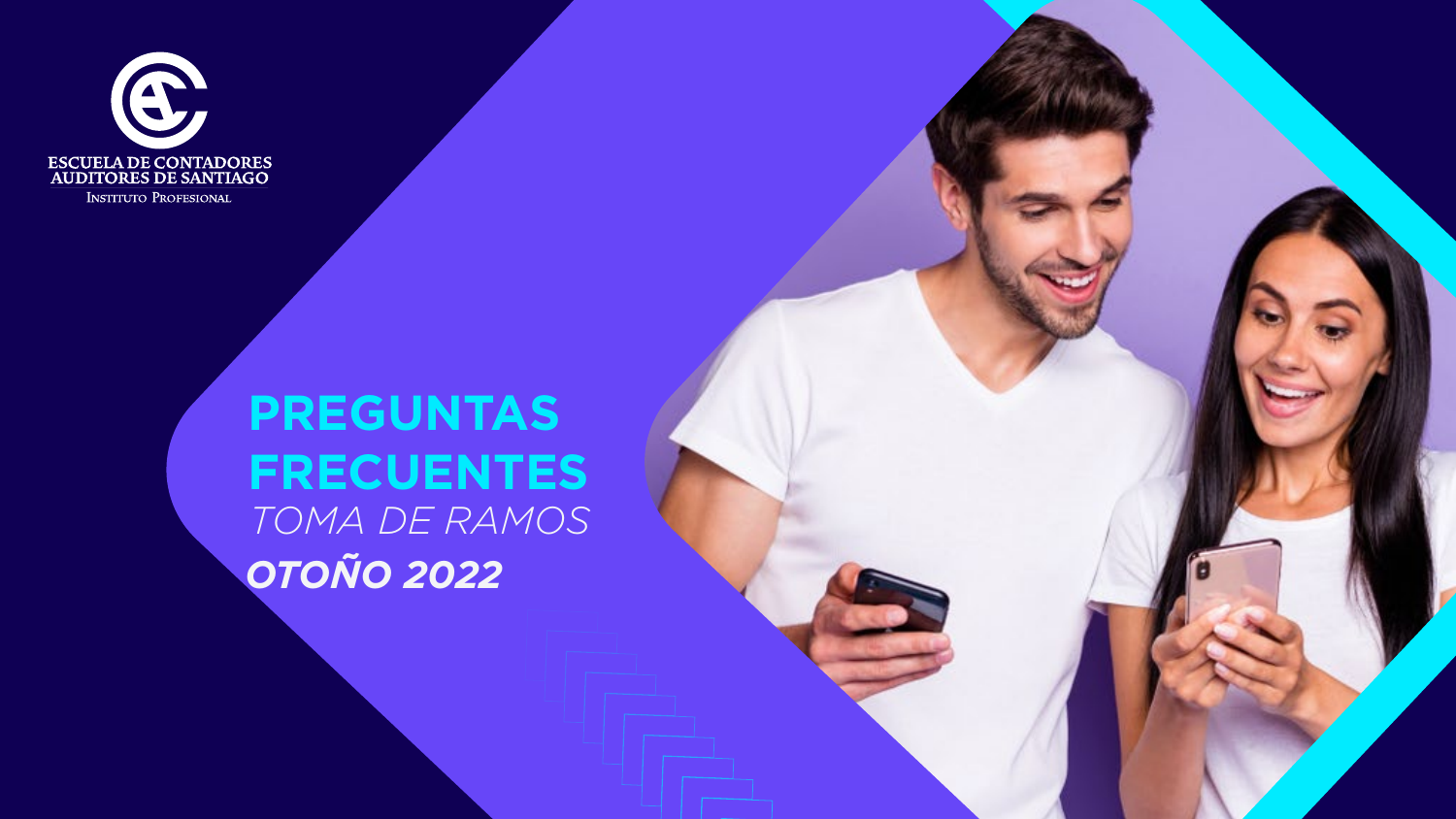

# **ESTIMADOS ALUMNOS**

*LA TOMA DE RAMOS PARA EL SEMESTRE OTOÑO 2022 SE REALIZARÁ DE MANERA VIRTUAL A TRAVÉS DEL PORTAL DE ALUMNOS.*

*HE DE RECORDARLES QUE NO SE ATENDERÁ DE MANERA PRESENCIAL POR TEMAS DE COVID-19 Y QUE ESTARÁ HABILITADO EL MÓDULO DE TOMA DE RAMOS POR ECAS VIRTUAL, LOS DÍAS DEL 25 AL 27 DE ENERO DEL PRESENTE AÑO.* 

*TE SUGERIMOS LEER LAS SIGUIENTES PREGUNTAS FRECUENTES PARA REALIZAR TU PROCESO DE INSCRIPCIÓN DE ASIGNATURAS SEMESTRE OTOÑO 2022, SIN INCONVENIENTES.*

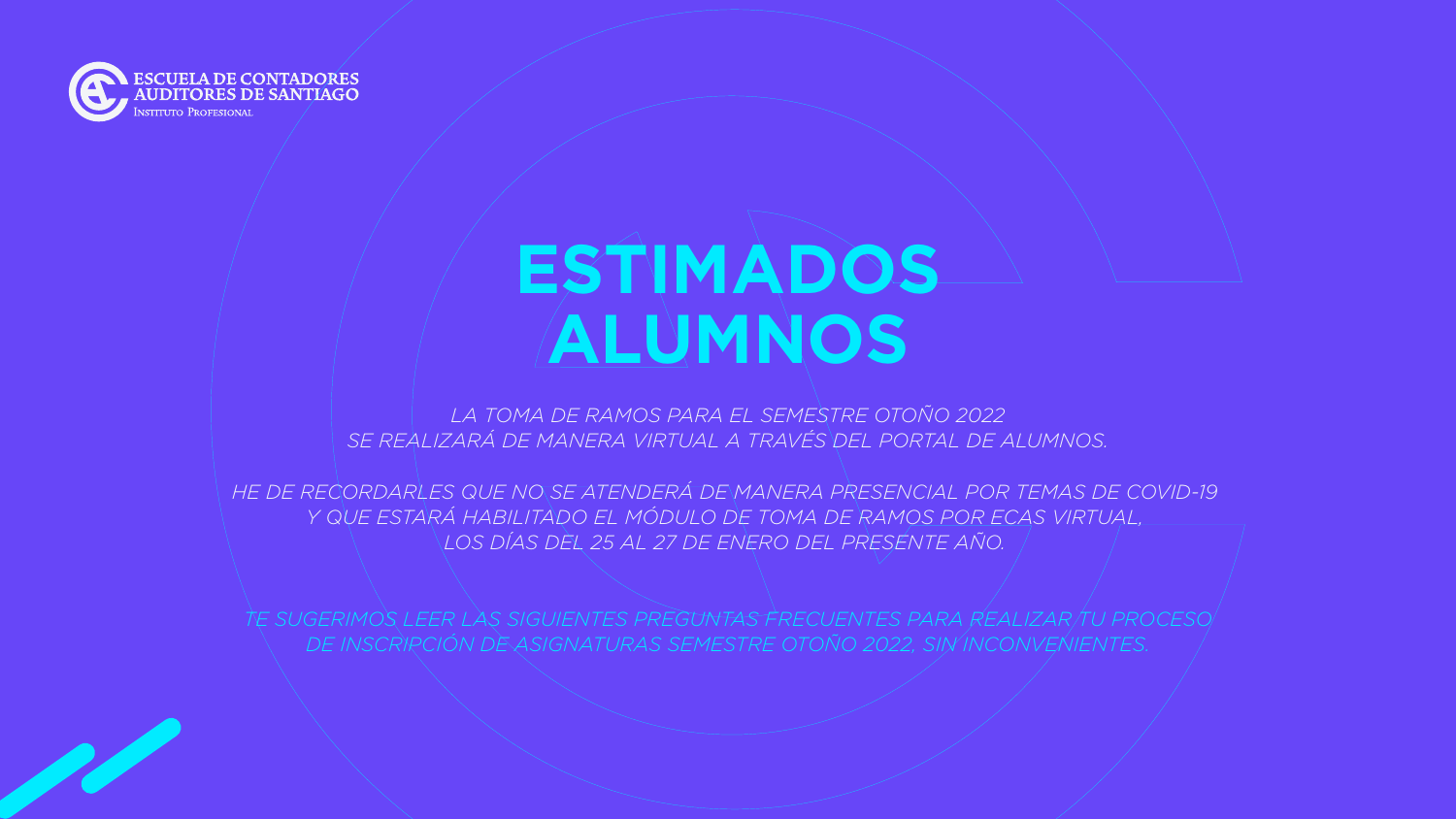

# **¿CUÁNDO ES LA INSCRIPCIÓN**  CONDITIORES DE SANTIAGO<br> **1990 - ASIGNATURAS?**<br>
DE ASIGNATURAS?<br>

CUÁNDO ES LA INSCRIPCIÓN<br>
DE ASIGNATURAS?

*DEL 25 AL 27 DE ENERO A TRAVÉS DE PORTAL DE ALUMNOS EN ECAS.CL*

 *PARA PODER INSCRIBIR ASIGNATURAS DEBE CONOCER EL NIVEL EN EL QUE SE ENCUENTRA ACADÉMICAMENTE, ÉSTE SE DEFINE POR LA ASIGNATURA MÁS ATRASADA QUE PRESENTA EN SU MALLA CURRICULAR EN LA JORNADA RESPECTIVA.*

| JORNADA           | <b>NIVEL</b>  | FECHAS                       | HORARIOS                             |
|-------------------|---------------|------------------------------|--------------------------------------|
| <b>DIURNA</b>     | <b>5 AL 8</b> | <b>MARTES 25 DE ENERO</b>    | 9:00 A 13:00                         |
| <b>VESPERTINA</b> | <b>5 AL 9</b> | <b>MARTES 25 DE ENERO</b>    | 15:00 A 20:30                        |
| <b>DIURNA</b>     | <b>1AL4</b>   | <b>MIÉRCOLES 26 DE ENERO</b> | <b>9:00 A 13:00</b>                  |
| <b>VESPERTINA</b> | <b>1AL4</b>   | <b>MIÉRCOLES 26 DE ENERO</b> | 15:00 A 20:30                        |
| <b>REZAGADOS</b>  | <b>1AL9</b>   | <b>JUEVES 27 DE ENERO</b>    | <b>9:00 A 13:00</b><br>15:00 A 20:30 |

| <b>FECHAS</b>                | <b>HORARIOS</b>                             |
|------------------------------|---------------------------------------------|
| <b>MARTES 25 DE ENERO</b>    | 9:00 A 13:00                                |
| <b>MARTES 25 DE ENERO</b>    | <b>15:00 A 20:30</b>                        |
| <b>MIÉRCOLES 26 DE ENERO</b> | 9:00 A 13:00                                |
| <b>MIÉRCOLES 26 DE ENERO</b> | 15:00 A 20:30                               |
| <b>JUEVES 27 DE ENERO</b>    | <b>9:00 A 13:00</b><br><b>15:00 A 20:30</b> |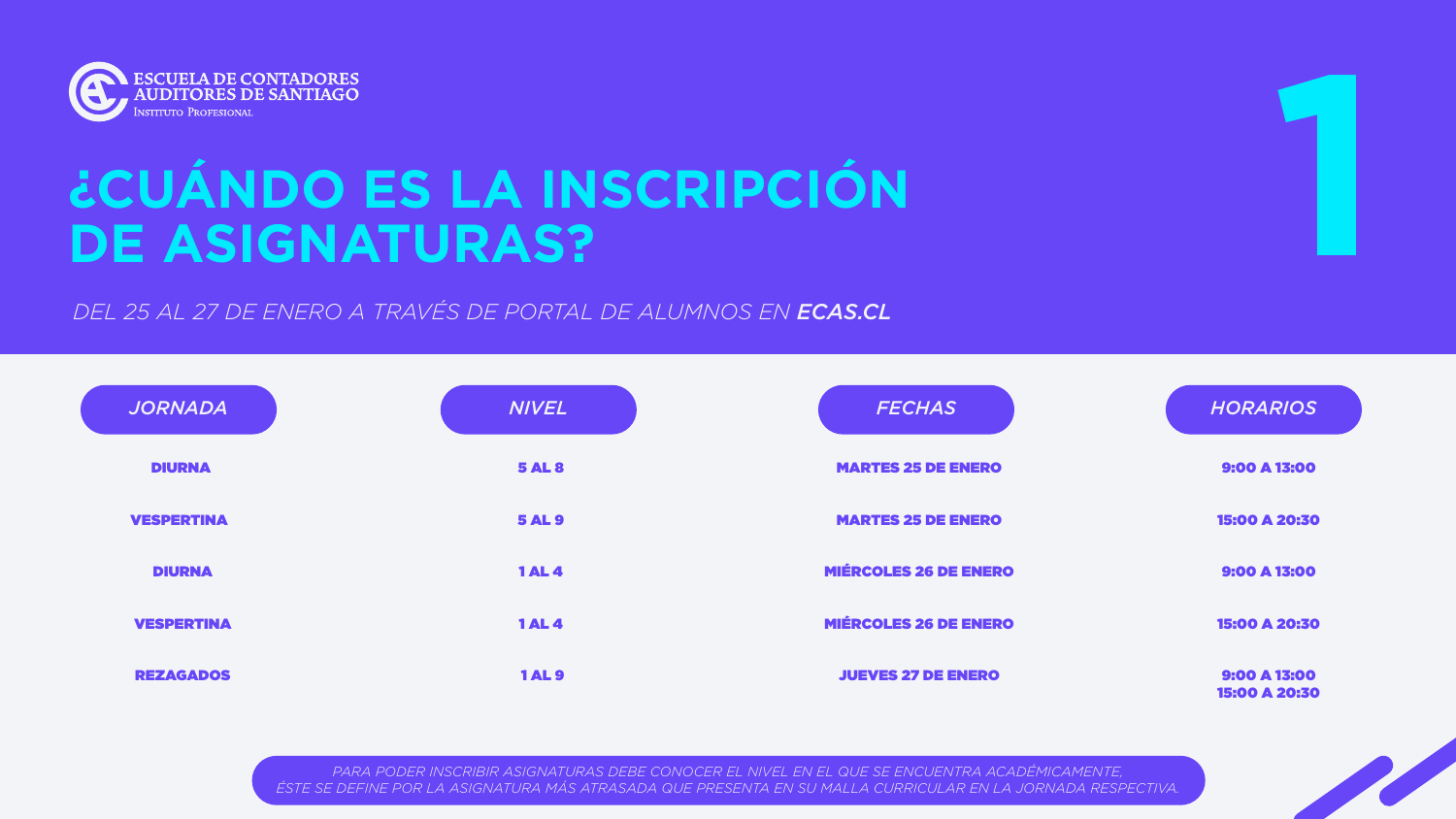



### **¿CUÁL ES LA MODALIDAD DE CLASES QUE SE IMPARTIRÁ DURANTE EL SEMESTRE OTOÑO 2022?**

| DE | REFERENCIA                                                                                                                   | <b>SECCIÓN</b>               | <b>ALCANGES</b>                                                                                                                                                                                                                                                                                                                                                                                                                                                                                                          |
|----|------------------------------------------------------------------------------------------------------------------------------|------------------------------|--------------------------------------------------------------------------------------------------------------------------------------------------------------------------------------------------------------------------------------------------------------------------------------------------------------------------------------------------------------------------------------------------------------------------------------------------------------------------------------------------------------------------|
|    | <b>LAS ACTIVIDADES ACADÉMICAS</b><br><b>COMBINARÁS ACCIONES PRESENCIALES Y</b><br><b>ACCIONES ONLINE.</b>                    | $1, 2, 3, 4, 5 \text{ Y } 8$ | <b>TODOS LOS ESTUDIANTES QUE SE INSCRIBAN</b><br>LAS SECCIONES DE ESTA MODALIDAD ROTAR<br>LAS SEMANAS DE PARTICIPACIÓN PRESENCI<br>LAS CUALES SERÁN ALTERNADAS ENTRE CLA<br><b>ONLINE Y CLASES PRESENCIALES, LAS</b><br><b>ACTIVIDADES Y TURNOS PRESENCIALES SER</b><br><b>INFORMADOS OPORTUNAMENTE A BASE DE</b><br><b>DISTANCIAMIENTO PERMITIDO EN LAS DIFEREI</b><br>FASES, SEGÚN DETERMINACIÓN DE LA AUTORI<br><b>SANITARIA.</b><br>LAS DEPARTAMENTALES Y EXÁMENES SERÁ<br><b>ADMINISTRADOS EN FORMA PRESENCIAL.</b> |
|    | LAS ACTIVIDADES ACADÉMICAS SERÁN EN<br>SU MAYORÍA ONLINE CON CLASES<br>SINCRÓNICAS, ACTIVIDADES SEMI<br><b>PRESENCIALES.</b> | 21, 22, 23, 24               | LOS ESTUDIANTES QUE SE INSCRIBAN EN LA<br>SECCIONES DE ESTA MODALIDAD RECIBIRÁN<br><b>CLASES DE MANERA SINCRÓNICA (ONLINE)</b><br>ALGUNAS ACTIVIDADES COMPLEMENTARIA<br>SERÁN PROGRAMAS DE FORMA PRESENCIAL<br>LAS DEPARTAMENTALES Y EXÁMENES SERÁ<br><b>ADMINISTRADOS EN FORMA PRESENCIAL.</b>                                                                                                                                                                                                                          |
|    | <b>LAS ACTIVIDADES ACADÉMICAS</b><br><b>COMBINARÁS ACCIONES PRESENCIALES Y</b><br><b>ACCIONES ONLINE.</b>                    | 10, 11, 12, 13 Y 14          | <b>TODOS LOS ESTUDIANTES QUE SE INSCRIBAN</b><br>LAS SECCIONES DE ESTA MODALIDAD ROTAR<br>LAS SEMANAS DE PARTICIPACIÓN PRESENCI<br>LAS CUALES SERÁN ALTERNADAS ENTRE CLA<br><b>ONLINE Y CLASES PRESENCIALES, LAS</b><br><b>ACTIVIDADES Y TURNOS PRESENCIALES SER</b><br><b>INFORMADOS OPORTUNAMENTE A BASE DE</b><br>DISTANCIAMIENTO PERMITIDO EN LAS DIFEREI<br>FASES, SEGÚN DETERMINACIÓN DE LA AUTORI<br><b>SANITARIA.</b><br>LAS DEPARTAMENTALES Y EXÁMENES SERÁ<br>ADMINISTRADOS EN FORMA PRESENCIAL.               |
|    | LAS ACTIVIDADES ACADÉMICAS SERÁN EN<br>SU MAYORÍA ONLINE CON CLASES<br>SINCRÓNICAS, ACTIVIDADES SEMI<br><b>PRESENCIALES.</b> | 30, 31, 32 Y 33              | LOS ESTUDIANTES QUE SE INSCRIBAN EN LA<br>SECCIONES DE ESTA MODALIDAD RECIBIRÁN<br><b>CLASES DE MANERA SINCRÓNICA (ONLINE)</b><br>ALGUNAS ACTIVIDADES COMPLEMENTARIA<br>SERÁN PROGRAMAS DE FORMA PRESENCIAL<br>LAS DEPARTAMENTALES Y EXÁMENES SERÁ<br>ADMINISTRADOS EN FORMA PRESENCIAL.                                                                                                                                                                                                                                 |

### **IBAN EN** DTARÁN **ENCIAL,**  $E$  CLASES SERÁN SE DEL **ERENTES TORIDAD**

**SERÁN**  $LAL.$ 

EN LAS RÁN SUS INE) Y **ARIAS CIALES** SERÁN  $IAL.$ 

**IBAN EN** DTARÁN **ENCIAL,** ECLASES SERÁN **INFORMATION ERENTES TORIDAD** 

SERÁN  $HAL.$ 

EN LAS **EAN SUS** INE) Y **ARIAS CIALES** SERÁN



### MODALIDAD DE FORMACIÓN DE ACTIVIDADES ACADÉMICAS SEMESTRE PRIMAVERA 2021 (LA PLANIFICACIÓN DEFINIDA SE AJUSTARÁ A LAS NORMATIVAS DETERMINADAS POR MINEDUC Y EL PLAN PASO A PASO)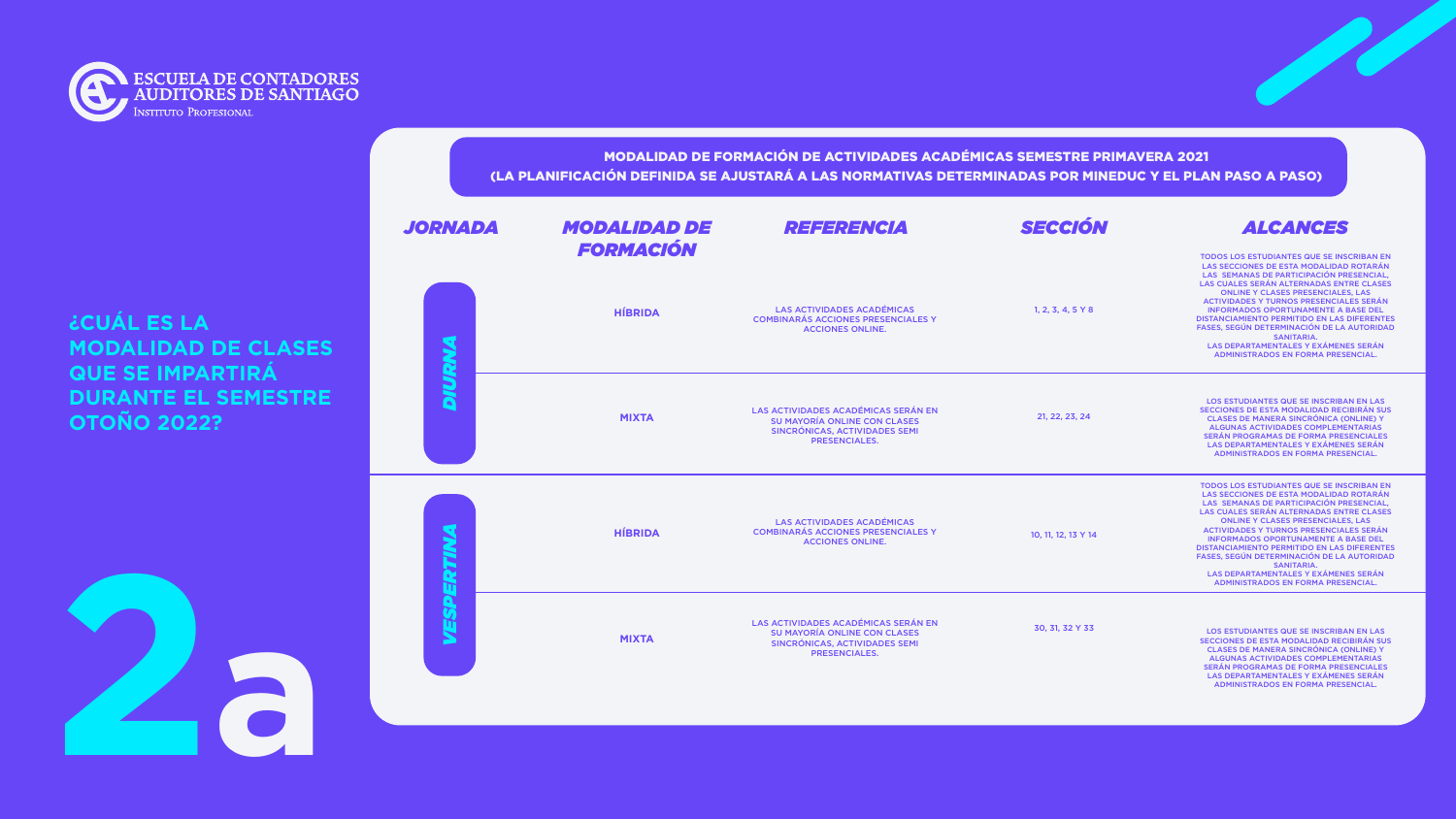

### **¿CUÁL ES LA MODALIDAD DE CLASES QUE SE IMPARTIRÁ DURANTE EL SEMESTRE OTOÑO 2022?**

**2b**

**HÍBRIDA Y MIXTA**

AMBAS MODALIDADES CONTARÁN CON ACTIVIDADES DE APOYO EN LA PLATAFORMA ECAS VIRTUAL Y CLASES ASINCRÓNICAS GRABADAS DE CADA ASIGNATURA INSCRITA.

SE MANTEDRÁN LAS ACTIVIDADES DEL PADE (APOYO PARA EL DESARROLLO DEL ESTUDIANTE ECAS) PARA AMBAS MODALIDADES TANTO PRESENCIAL COMO A DISTANCIA.

LAS EVALUACIONES ACUMULATIVAS TALES COMO LAS DEPARTAMENTALES Y LOS EXÁMENES SE ADMINISTRARÁN EN FORMA PRESENCIAL, ESTA NORMATIVA DEPENDERÁ DE LA DETERMINACIÓN DE LA AUTORIDAD SANITARIA.

LAS ACTIVIDADES COMPLEMENTARIAS PRESENCIALES SE REFIERE A LA ATENCIÓN DE ALUMNOS, REPASOS, TUTORIAS, ENTRE OTRAS, QUE SERÁN PROGRAMADAS CON INSCRIPCIÓN PRE-ESTABLECIDAS BAJO TODOS LOS PROTOCOLOS DE SEGURIDAD.

*DIURNA - VESPERTINA* <u>Ura</u>

LAS ACTIVIDADES QUE REALICEN LOS PROFESORES DE CADA ASIGNATURA PODRÁN IMPLEMENTARLAS DE FOMA HÍBRIDA Y/O MIXTA DE ACUERDO A LAS SECCIÓN QUE EL ESTUDIANTE HAYA ESCOGIDO, POR EJEMPLO, UNA PRUEBA PARCIAL SE PODRÁ ADMINISTRAR PRESENCIAL Y A DISTANCIA SIMULTANEAMIENTE AL MISMO CURSO.

LOS ESTUDIANTES QUE OPTEN POR LA MODALIDAD HÍBRIDA TENDRÁN QUE ASISTIR PRESENCIALMENTE SEMANA POR MEDIO A LA INSTITUCIÓN Y REVISAR SEMANALMENTE EL INFORMATIVO DE NUESTRO SITIO WEB PARA IDENTIFICAR LA UBICACIÓN DE SU SALA.

LOS ESTUDIANTES DEBERÁN ELEGIR UNA DE LAS MODALIDADES PARA INSCRIBIR SUS ASIGNATURAS , ES DECIR, TODAS HÍBRIDAS O TODAS MIXTAS.



### ALCANCES IMPORTANTES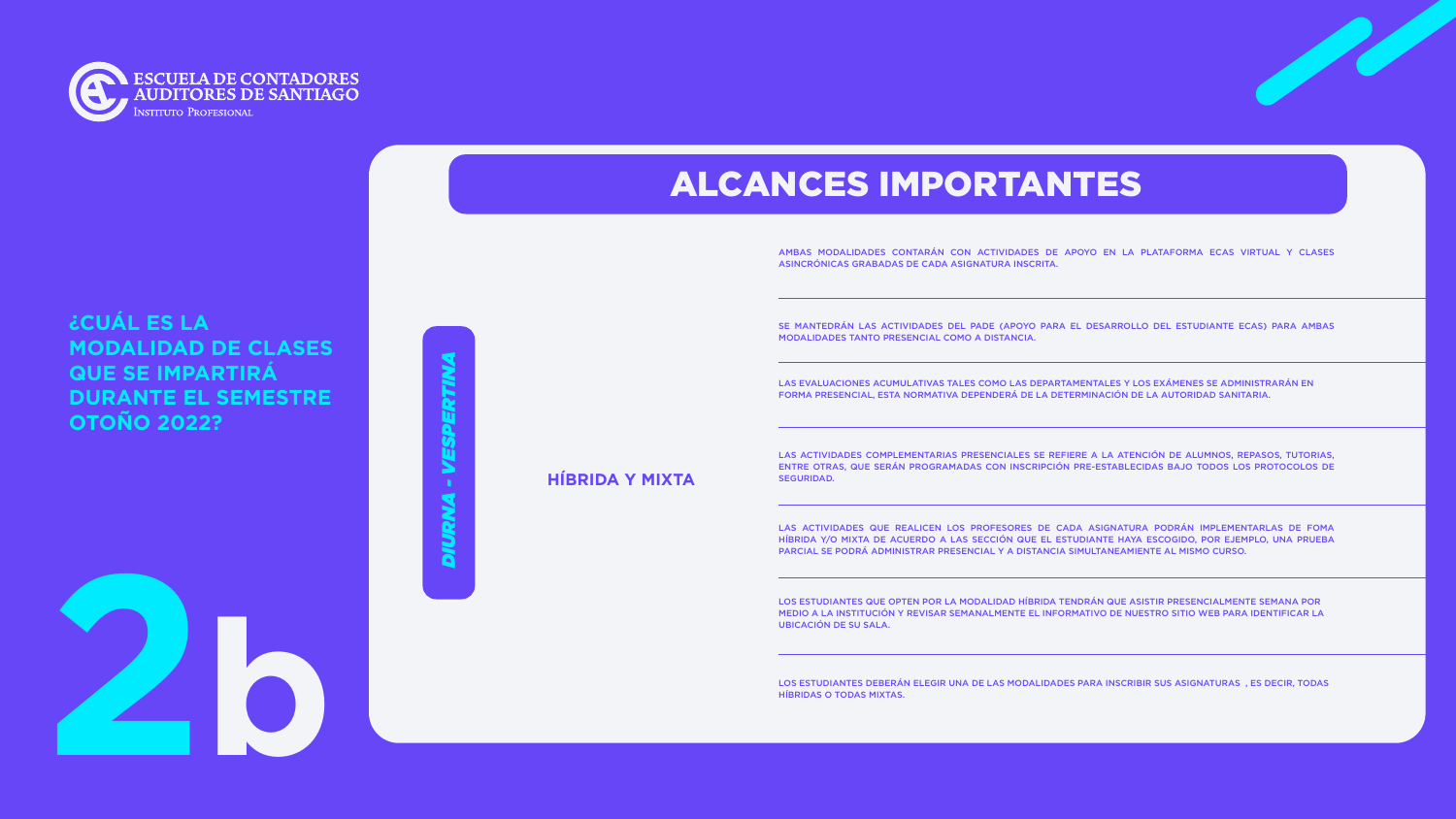



# **SI DESEO ELEGIR LA SECCIÓN 1, EN MATEMÁTICA II, Y LA SECCIÓN 21 EN DERECHO COMERCIAL ¿QUÉ SE RECOMIENDA?**

POR TANTO USTED DEBERÍA ESCOGER LA SECCIÓN 1 EN MATEMÁTICA II Y LA SECCIÓN 1 EN DERECHO COMERCIAL, LO QUE PERMITIRÁ ASISTIR DE MANERA PRESENCIAL.

SI SE ESCOGE LA SECCIÓN 1, SE SUGIERE INSCRIBIR TODAS LAS ASIGNATURAS EN DICHA SECCIÓN MODALIDAD HÍBRIDA, PERO SÍ SELECCIONA LA 21 INSCRIBIR TODO ESA SECCIÓN MODALIDAD MIXTA.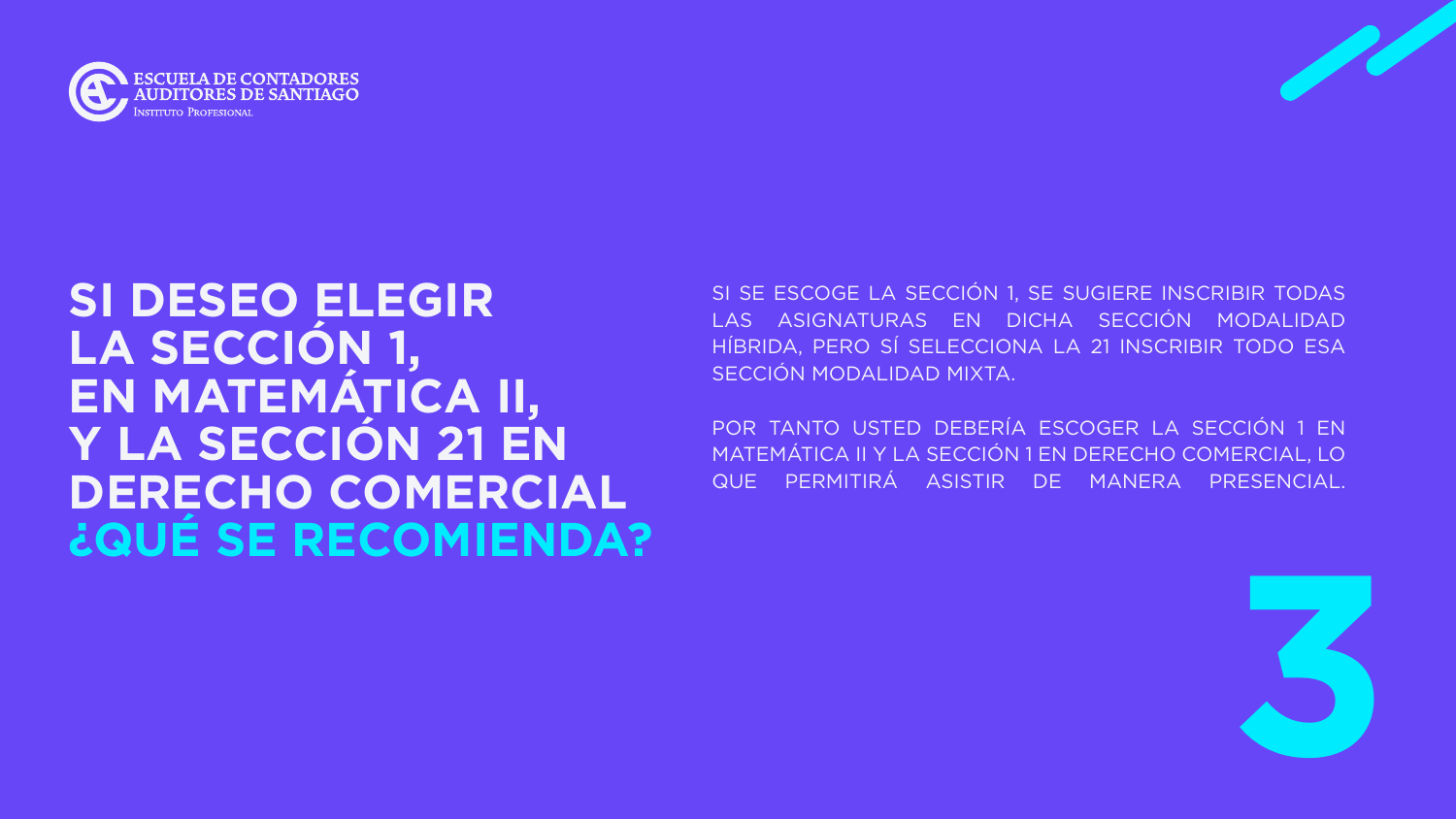



# **¿DÓNDE INSCRIBO MIS ASIGNATURAS?**

### INGRESA A ECAS.CL, SECCIÓN PORTAL ALUMNOS, ES NECESARIO TENER TUS DATOS ACTUALIZADOS, NO ABUSES DE F5, NO COLAPSEMOS EL SISTEMA. HAZLO PREFERIBLE

DESDE UN PC, ENTRA AL SISTEMA SÓLO CUANDO DEBAS INSCRIBIR RAMOS.

TE GUIAMOS CON EL MANUAL DE INSCRIPCIÓN, REVÍSALO EN *ECAS.CL/ALUMNOS/INFORMATIVOS*

RESOLVEMOS TUS DUDAS A TRAVÉS DE PREGUNTAS FRECUENTES SOBRE EL PROCESO EN *ECAS.CL/ALUMNOS/INFORMATIVOS*

PARA TEMAS RELACIONADOS CON TESORERÍA, ESCRIBE A *TESORERIA@ECAS.CL*

LOS DÍAS DE TOMA DE RAMOS SE ATENDERÁ SÓLO POR LA PLATAFORMA ECAS VIRTUAL EN EL MÓDULO TOMA DE RAMOS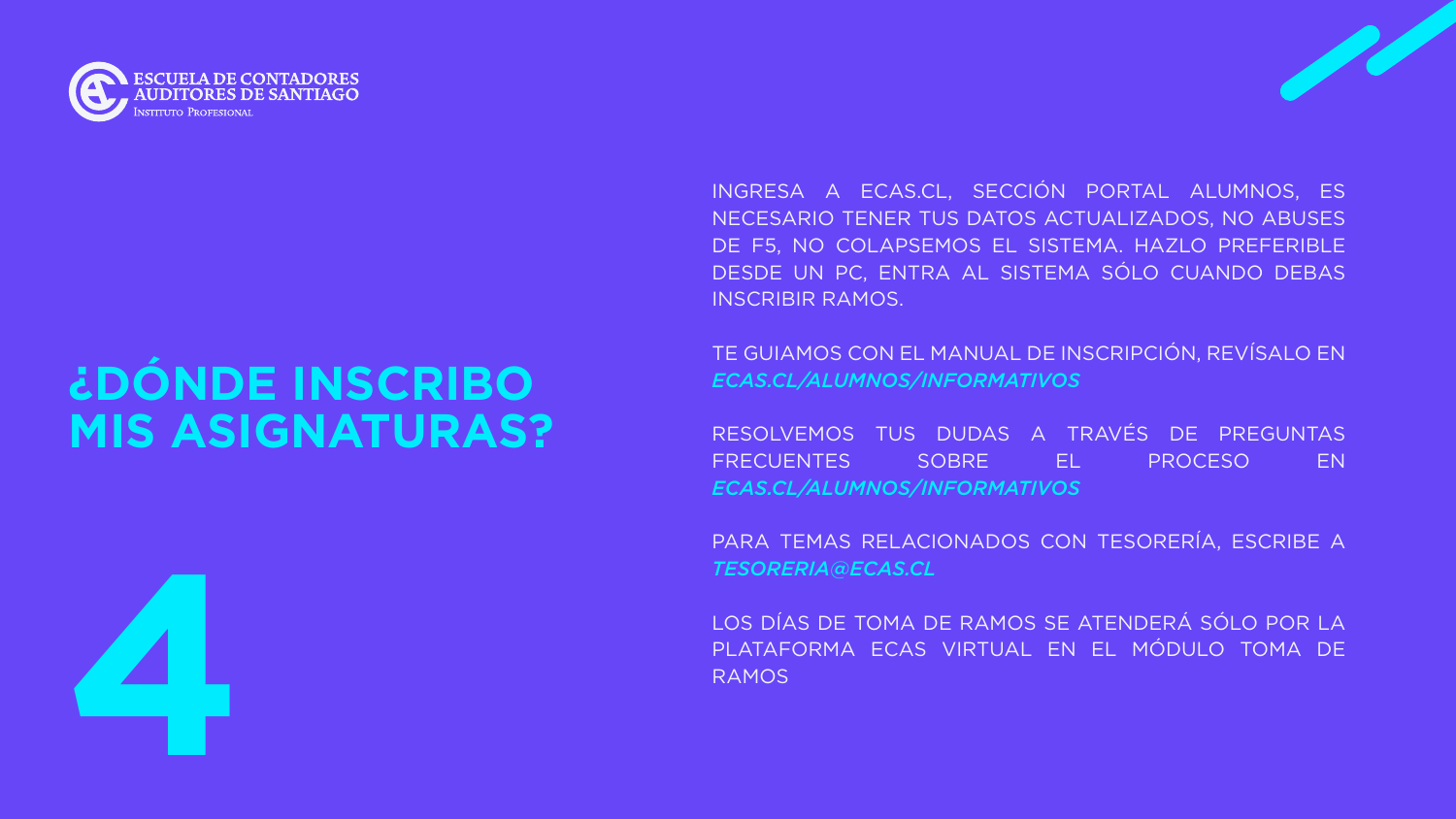



# **¿CÓMO PUEDO CONOCER LOS HORARIOS Y NÓMINA DE LOS DOCENTES?**

EN NUESTRO SITIO WEB EN "INFORMATIVOS", 48 HORAS ANTES DE LA TOMA DE RAMOS, SERÁN PUBLICADOS LOS HORARIOS DE AMBAS JORNADAS JUNTO CON LA NÓMINA PROVISORIA DE LOS DOCENTES TITULARES DE CADA UNO DE LOS CURSOS DEFINIDOS.

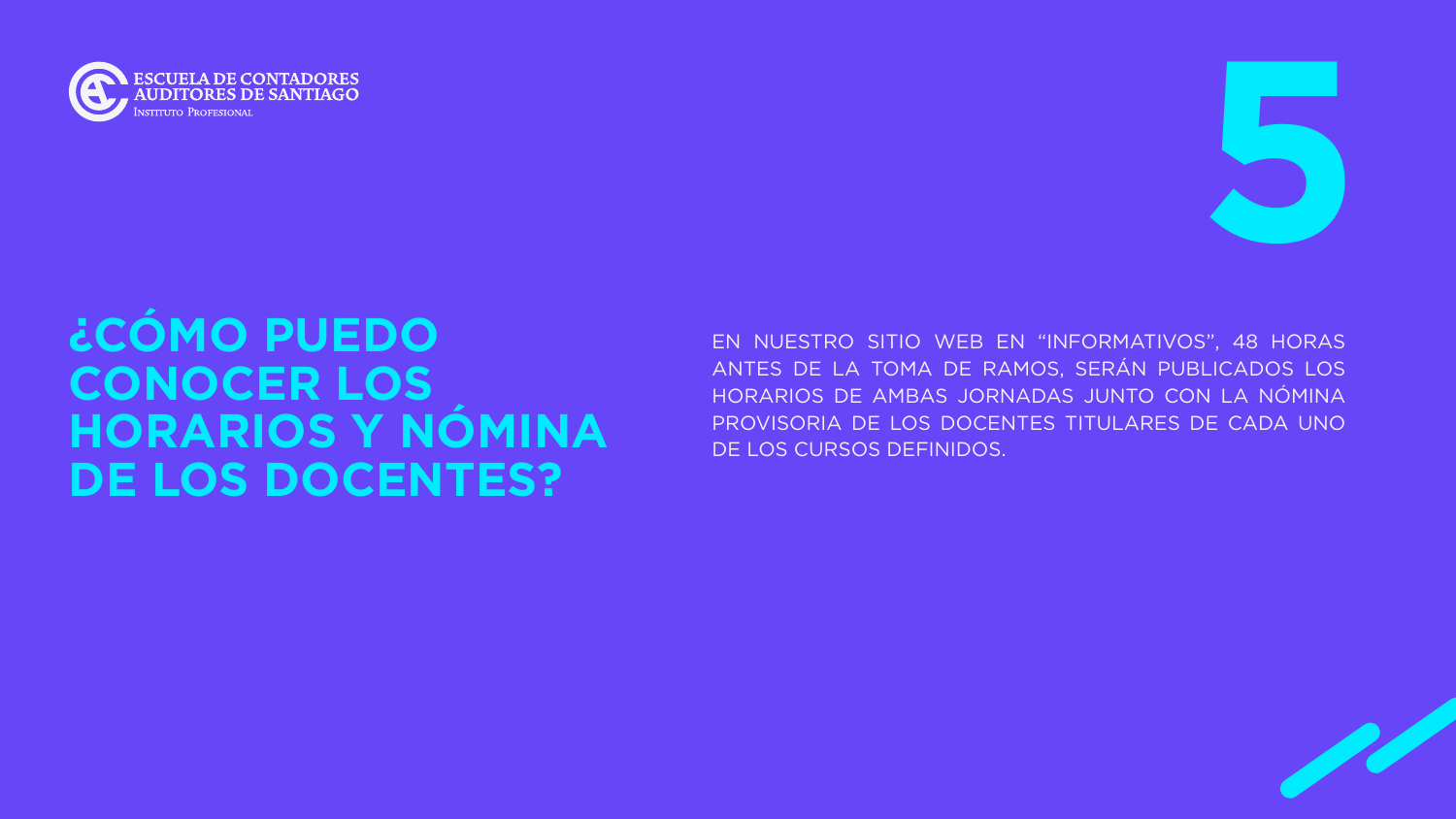



# **¿POR QUÉ NO TENGO ASIGNADOS MIS RAMOS SI LOS INSCRIBÍ OPORTUNAMENTE?**

PORQUE NO GRABASTE Y/O CONFIRMASTE TU INSCRIPCIÓN DE ASIGNATURAS.

NO OLVIDAR "GUARDAR" TRAS FINALIZADO EL PROCESO.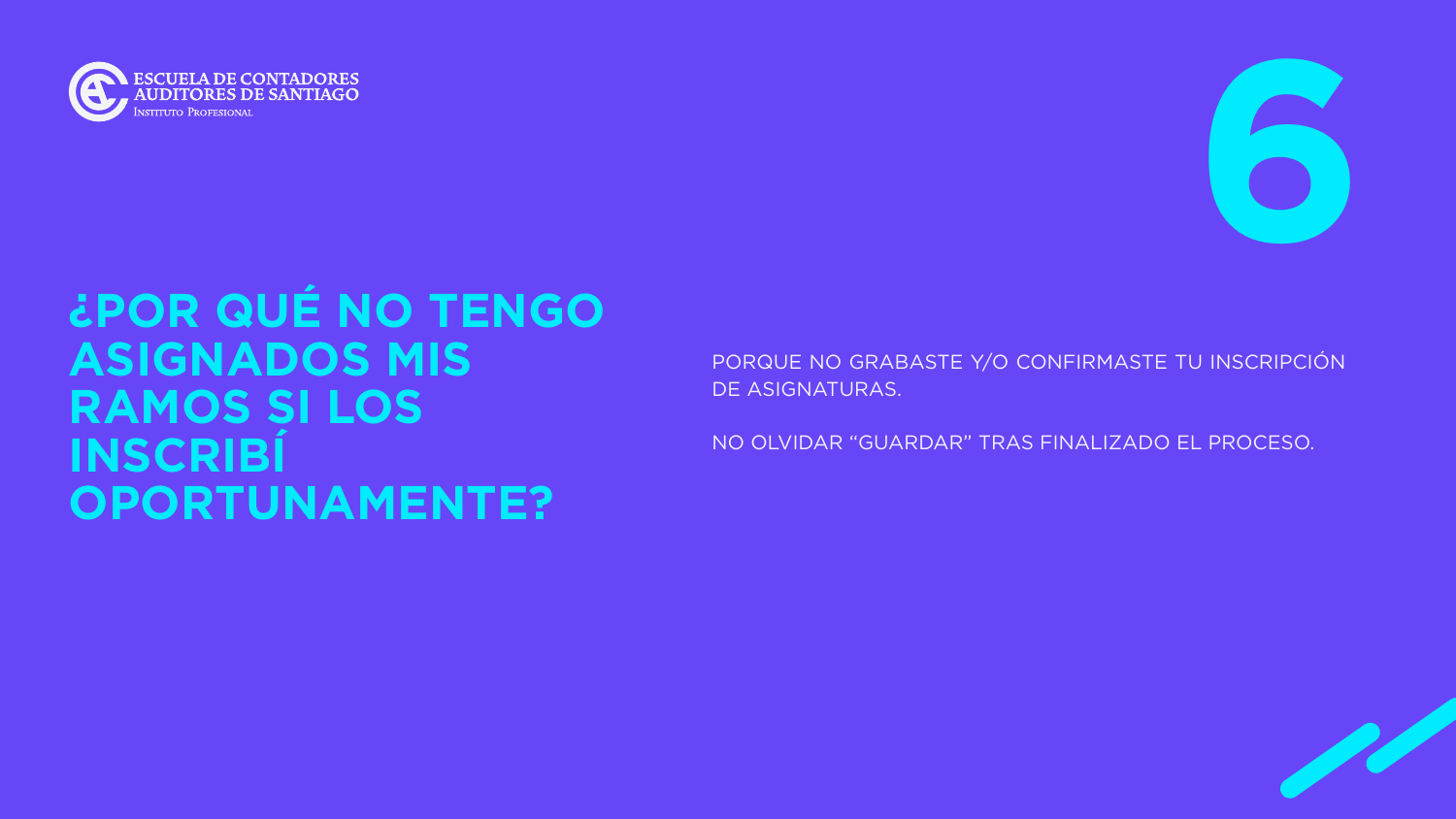



# **¿DÓNDE PUEDO REALIZAR UNA SOLICITUD DE "ASIGNATURA ESPECIAL"?**

LA SOLICITUD DE RAMOS ESPECIALES DEBE REALIZARSE SOLAMENTE A TRAVÉS DE PORTAL ALUMNOS EN "TOMA DE RAMOS", DEBERÁN INGRESAR A INSCRIPCIÓN DE ASIGNATURAS ESPECIALES.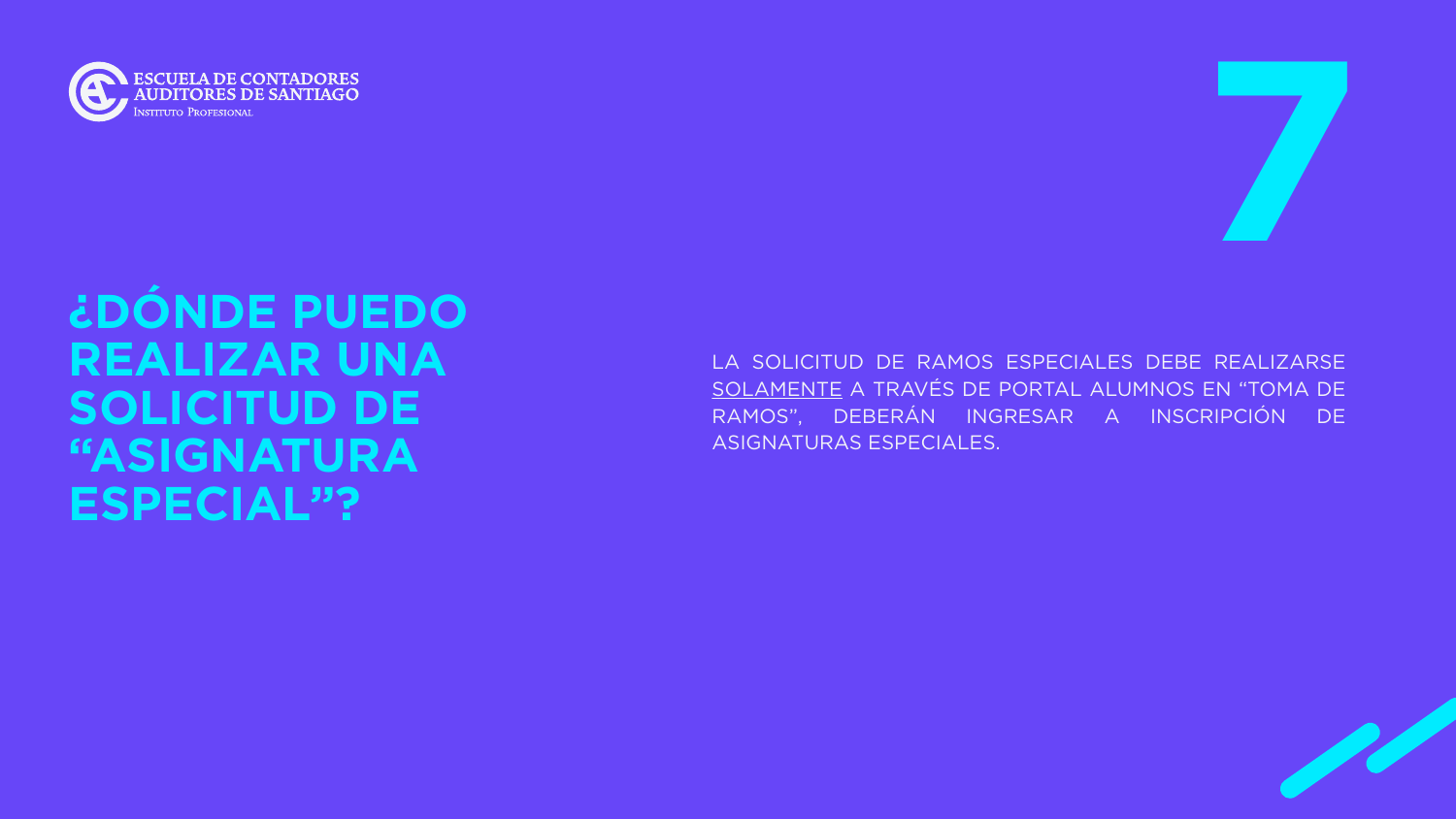

# **¿EN QUÉ SE BASAN PARA APROBAR UNA SOLICITUD DE ASIGNATURA ESPECIAL?**

**8** 

PARA OTORGAR UNA ASIGNATURA ESPECIAL POR DESFASE DE NIVEL, SE CONSIDERA EL CUMPLIMIENTO DE LOS PRE-REQUISITOS EXIGIDOS POR LA ASIGNATURA Y EL RENDIMIENTO ACADÉMICO. LA DIRECCIÓN ACADÉMICA DETERMINARÁ LA SECCIÓN DEL CURSO DEPENDIENDO DE LAS VACANTES EXISTENTES.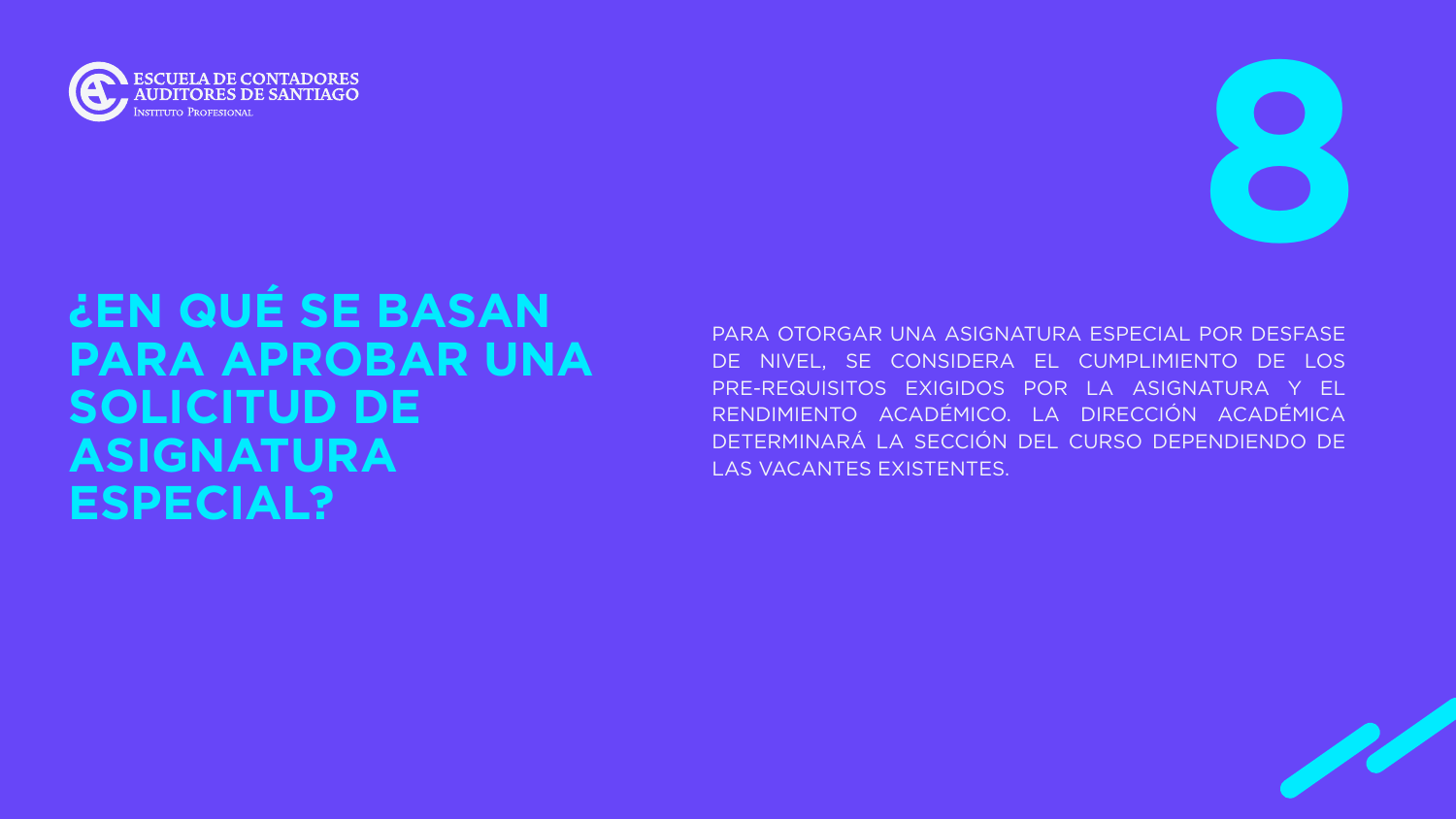



# **¿SE PUEDEN INSCRIBIR ASIGNATURAS SIN PRE-REQUISITO?**

NO, LA MALLA CURRICULAR DE TRANSICIÓN INDICA CON CLARIDAD LA PROGRESIÓN DEL PLAN DE ESTUDIO Y LOS REQUISITOS QUE SE DEBEN CUMPLIR. POR EJEMPLO: ESTADÍSTICA NO SE PODRÍA CURSAS EN PARALELO CON FINANZAS I.

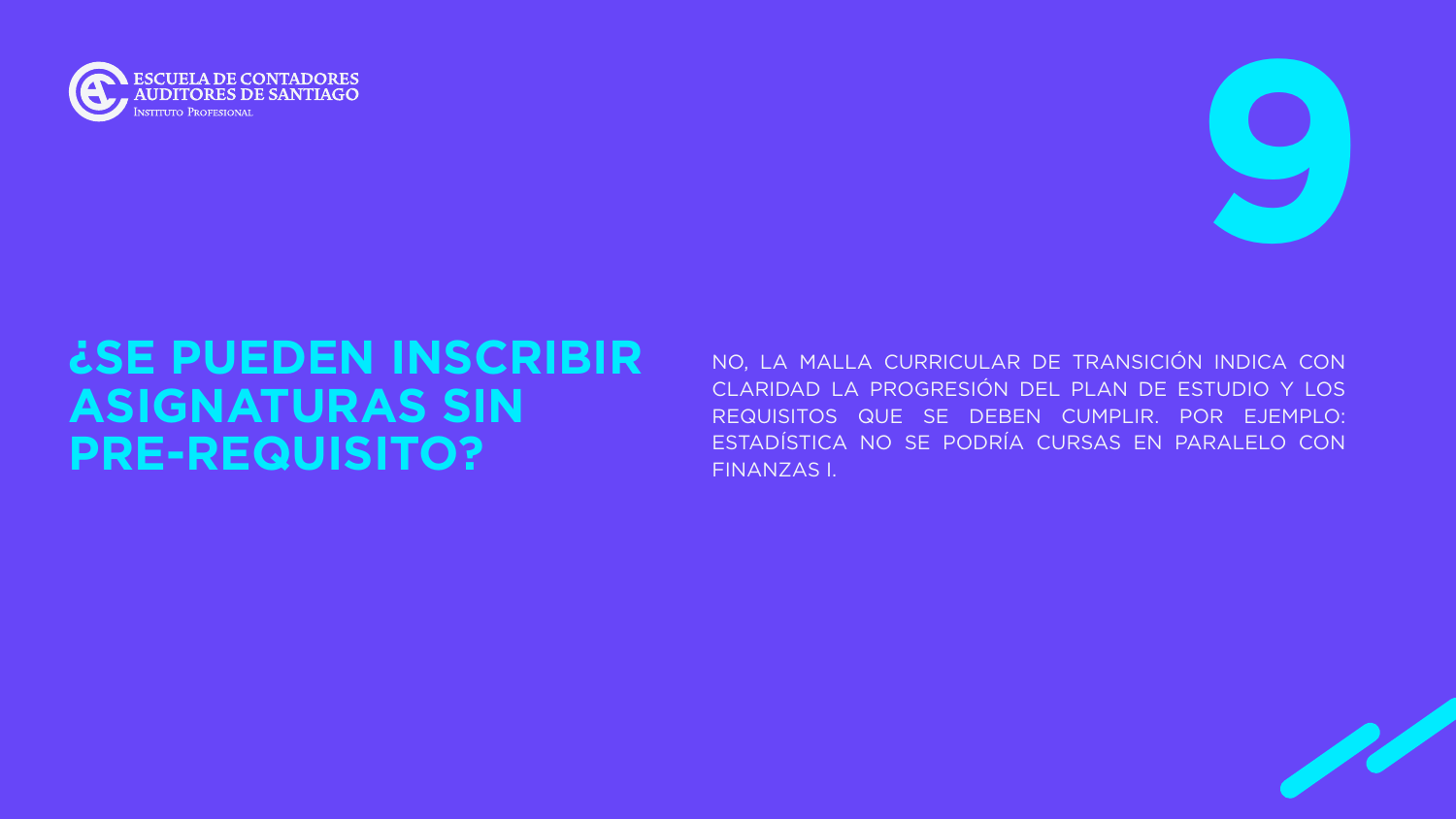



# **¿PUEDO ASISTIR A CLASES EN LAS QUE NO ESTOY EN LISTA ESPERANDO UNA VACANTE?**

NO, SE DEBE CONSIDERAR QUE LOS CURSOS TIENEN CUPOS LIMITADOS. LA ASISTENCIA A CURSOS SIN VACANTES Y QUE NO SE ENCUENTREN EN EL HORARIO PERSONAL VIGENTE, NO ASEGURA UNA INSCRIPCIÓN POSTERIOR.

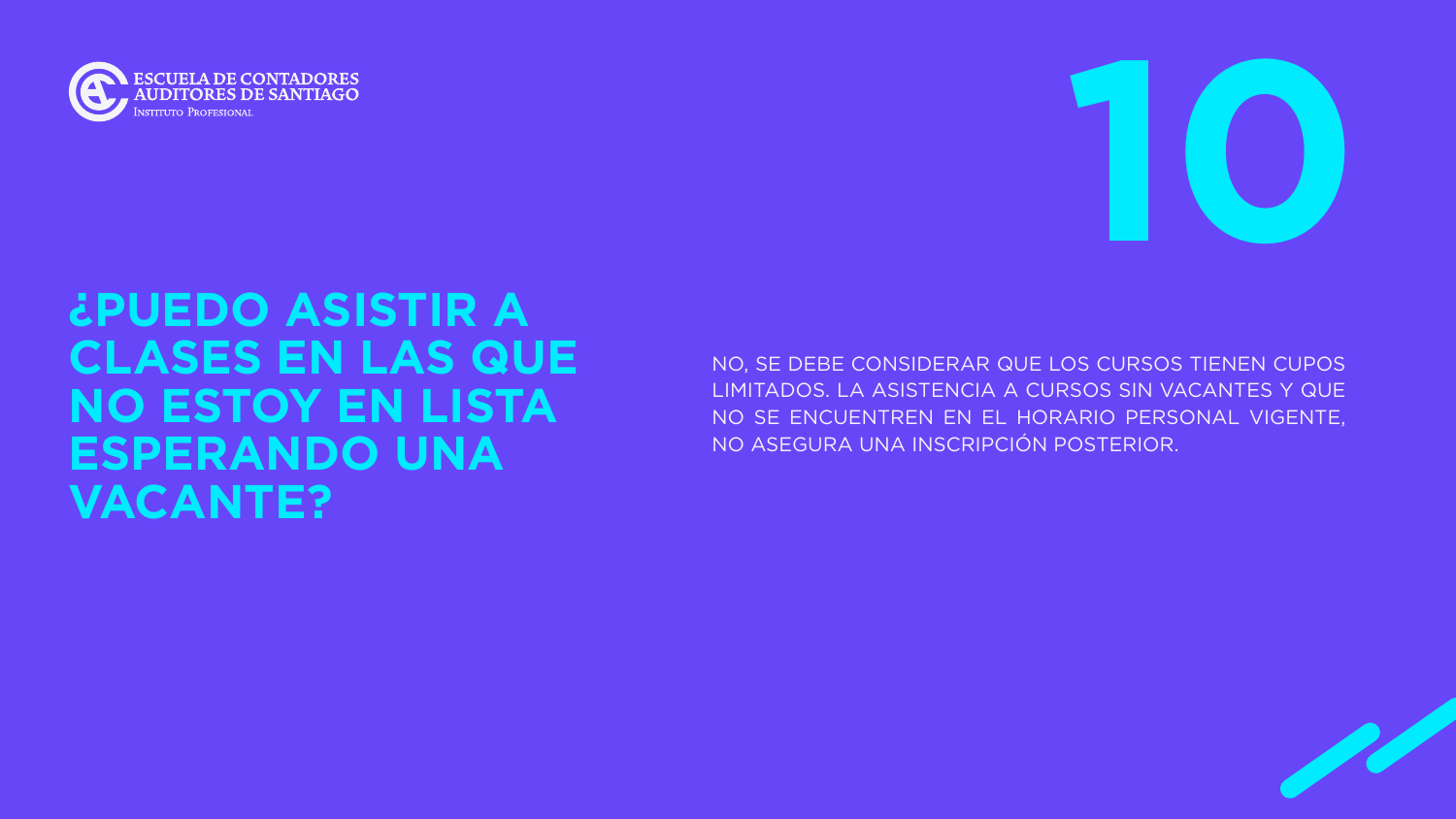



# **A INSCRIBIRME CON EL PROFESOR QUE QUERÍA, PUES YA NO TIENE CUPO, ¿PUEDO ELEVAR UNA SOLICITUD PARA TRASLADARME DE CURSO?**

SI, PUEDES ELEVAR UNA SOLICITUD, POR INTERMEDIO DE UN EMAIL A *COORDINACION@ECAS.CL*, INDICANDO TODOS SUS DATOS Y LA ASIGNATURA. EL RESULTADO DE ÉSTA DEPENDERÁ DE LAS POSIBLES VACANTES QUE SE PRODUZCAN.

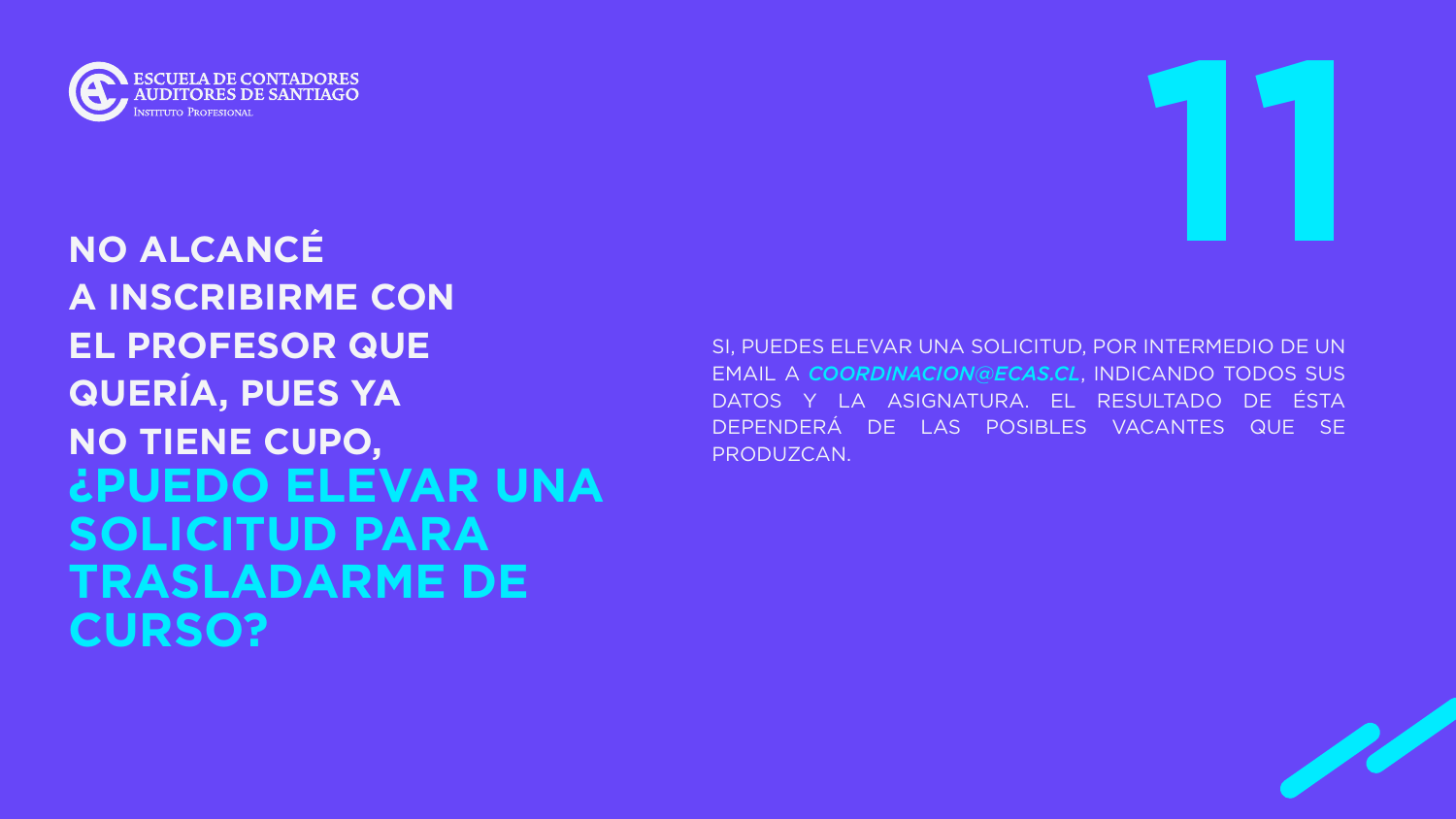



# **¿LOS PROFESORES QUE ESTÁN DEFINIDOS EN LA PÁGINA COMO TITULARES SON DEFINITIVOS?**

EL ESTUDIANTE DEBE TENER PRESENTE QUE EL LISTADO DE PROFESORES DISPONIOBLE PARA LA TOMA DE RAMOS ES PROVISORIO, AUNQUE EL COMPROMISO POR PARTE DE DIRECCIÓN ACADÉMICA ES LA DE MANTENER A LOS PROFESORES TITULARES DEFINIDOS.

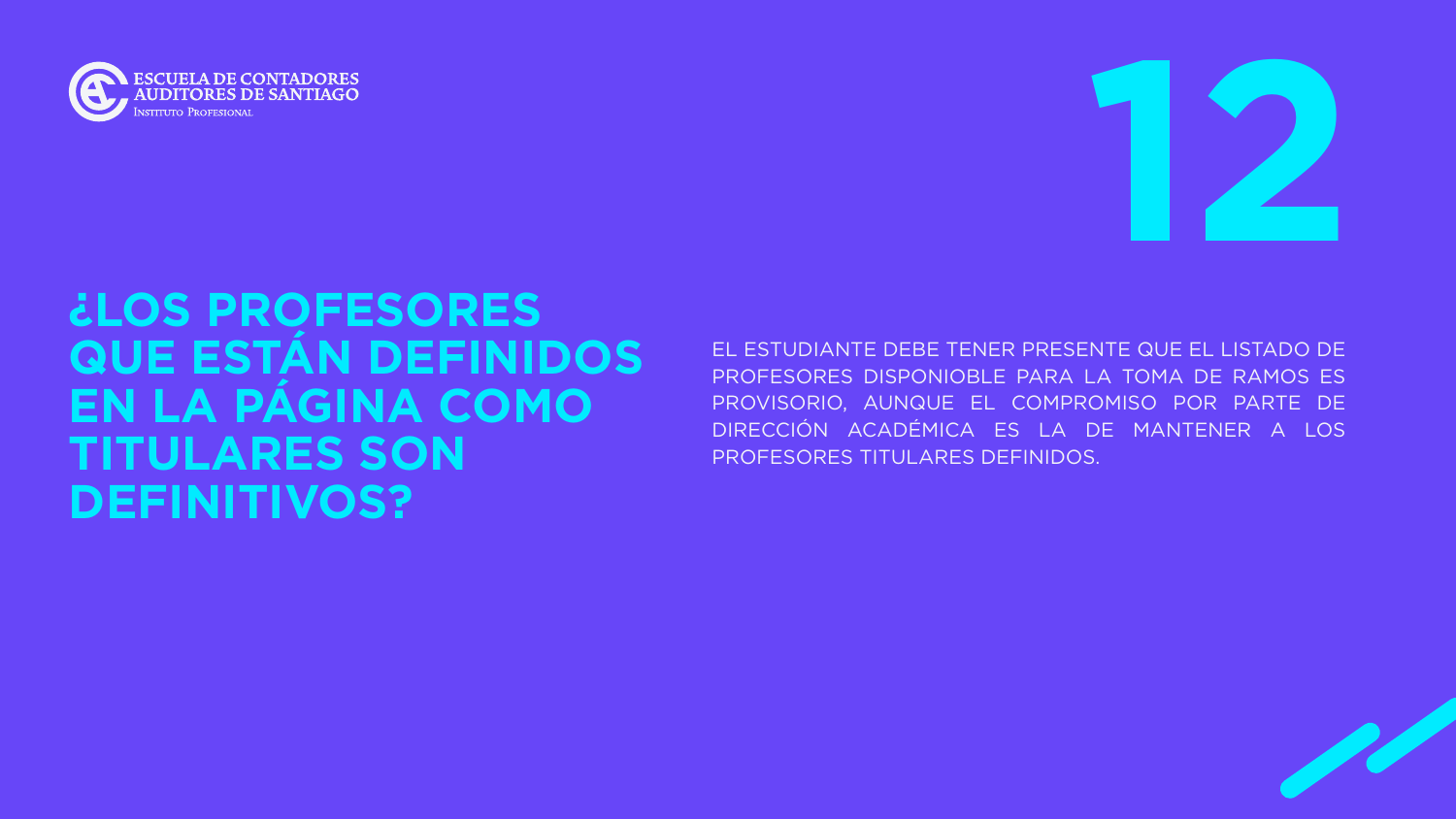



# **¿CUÁL ES LA SECCIÓN QUE ME CORRESPONDE SEGÚN MI RÉGIMEN DE ESTUDIO?**

SE DEBE CONSIDERAR QUE EXISTEN DOS JORNADAS DE ESTUDIO: DIURNA, DE LA SECCIÓN 1 A LA 9 Y VESPERTINA, DE LA SECCIÓN 10 A LA 14.

LOS ESTUDIANTES QUE DESEEN INSCRIBIRSE VOLUNTARIAMENTE, EN CURSOS IMPARTIDOS EN MODALIDAD ONLINE (CLASES SINCRÓNICAS), PODRÁN SELECCIONAR LAS SECCIONES 21, 22, 23 Y 24 EN JORNADA DIURNA Y EN JORNADA VESPERTINA, PODRÁN SELECCIONAR LAS SECCIONES 30, 31, 32 Y 33.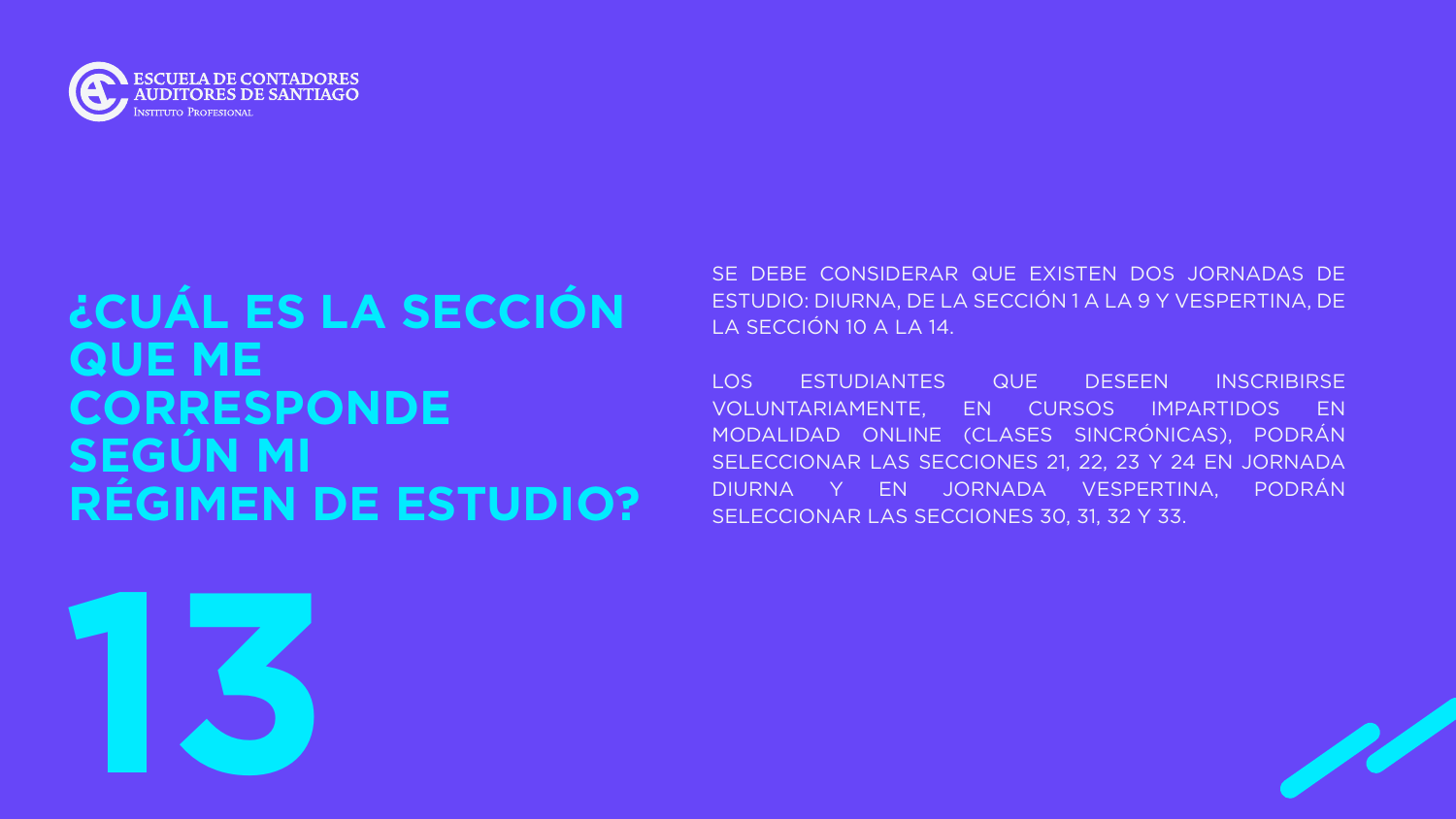



# **¿PUEDO, MEDIANTE EL PORTAL ALUMNOS, INSCRIBIR ASIGNATURAS EN AMBAS JORNADAS?**

NO, LOS ESTUDIANTES MATRICULADOS EN LA JORNADA DIURNA NO PUEDEN INSCRIBIR ASIGNATURAS EN LA JORNA-DA VESPERTINA Y VICEVERSA. EN TODO CASO SE SUGIERE ENVIAR UN EMAIL A *COORDINACION@ECAS.CL*, PARA PODER DAR SOLUCIÓN A SU REQUERIMIENTO.

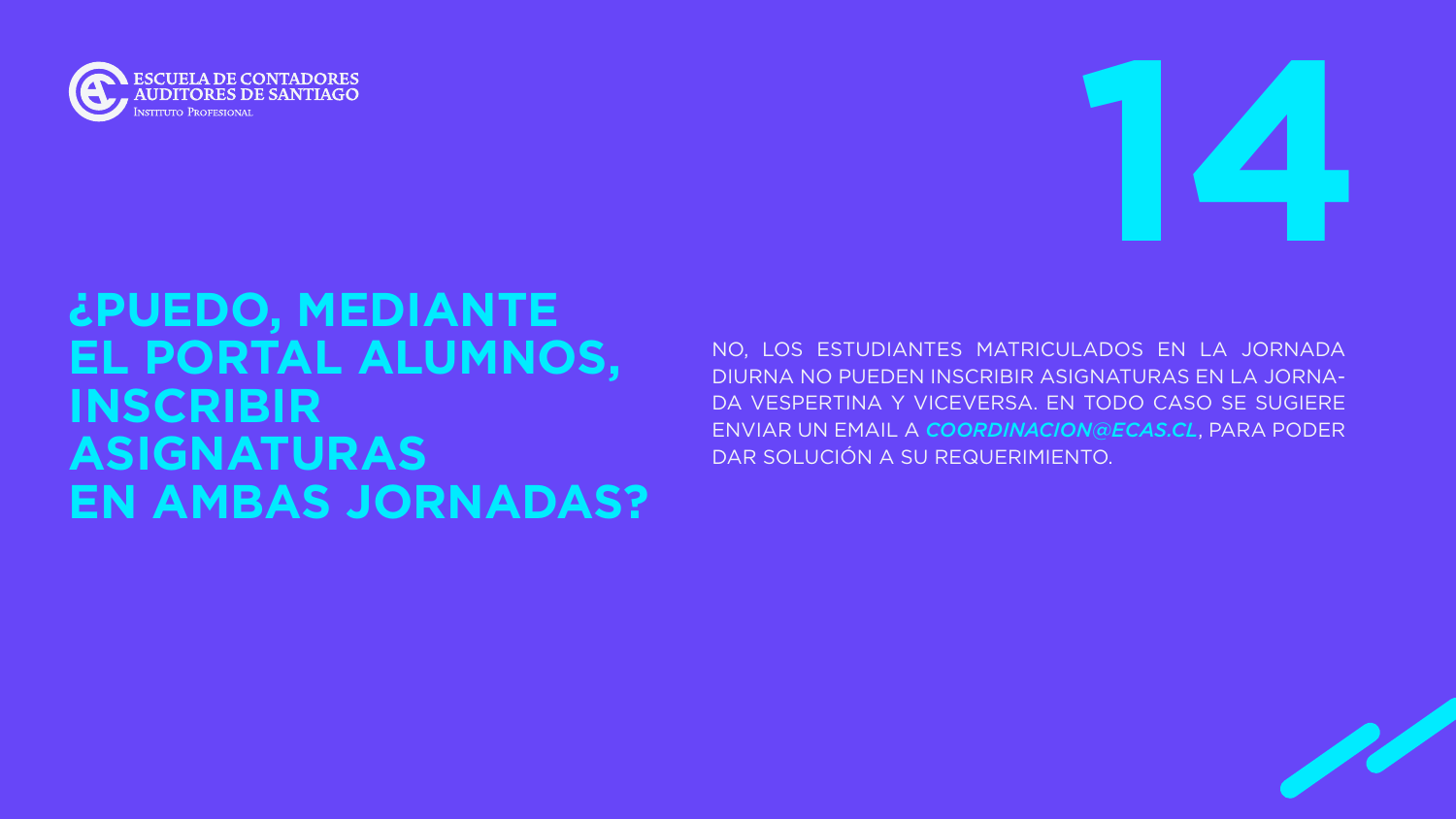



### **TENGO ENTENDIDO QUE SE GENERARON HORARIOS DE ASIGNATURAS QUE SE DICTAN EN LA TARDE, ENTRE LAS 13:50 Y LAS 18:30 HORAS, ¿CÓMO PUEDO INSCRIBIRME EN DICHOS HORARIOS?**

LOS ALUMNOS DE LA JORNADA DIURNA PUEDEN INSCRIBIR ASIGNATURAS EN DICHOS HORARIOS DE LA SECCIÓN 8 Y 9 CUMPLIENDO CON EL REGLAMIENTO VIGENTE.

LOS ALUMNOSDE LA JORNADA VESPERTINA PUEDEN SOLICITAR UN MÁXIMO DE DOS ASIGNATURAS DICTADAS EN LAS SECCIONES 8 Y 9, GESTIÓN QUE SE REALIZARÁ A TRAVÉS DE ENVIAR SOLICITUD A *COORDINACION@ECAS.CL*

ADEMÁS, PODRÁS INGRESAR A TRAVÉS DE ECAS VIRTUAL AL MÓDULO DE TOMA DE RAMOS PARA ASÍ RESOLVER TUS DUDAS O INQUIETUDES CON ALGUNA COORDINADORA.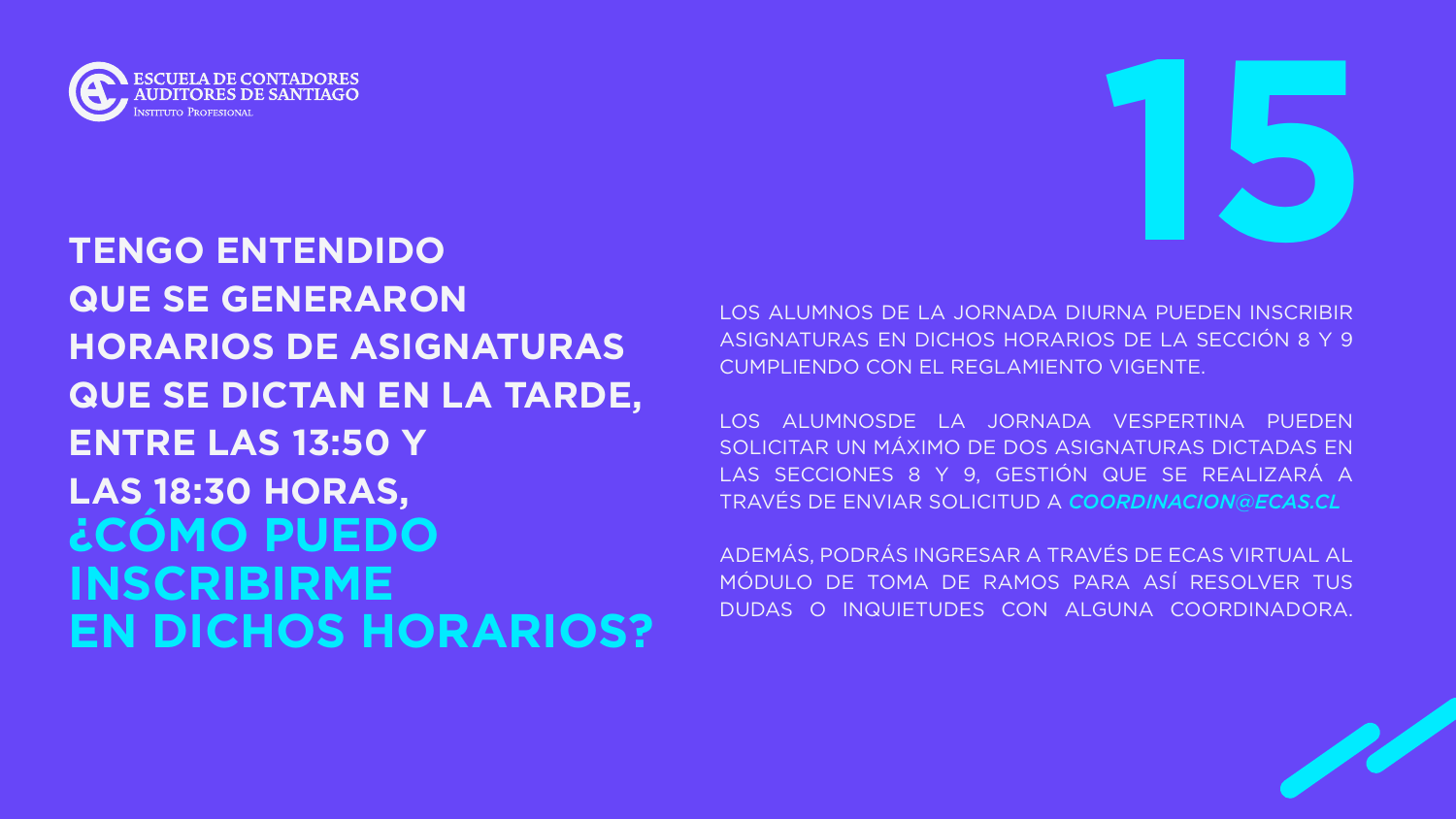



# **¿CUÁNTAS ASIGNATURAS PUEDO INSCRIBIR COMO MÁXIMO?**

LOS ALUMNOS DE LA JORNADA DIURNA SOLO PUEDEN INSCRIBIR UN MÁXIMO DE 6 ASIGNATURAS Y LOS ALUMNOS DE LA JORNADA VESPERTINA 5. ESTA ÚLTIMA SITUACIÓN VARÍA AL LLEGAR AL SEXTO NIVEL, MOMENTO EN EL CUAL, LOS ESTUDIANTES VESPERTINOS PODRÁN ACCEDER A UN MÁXIMO DE 6 ASIGNATURAS, ASÍ LO INDICA EL ARTÍCULO 2, PUNTO 3, DEL REGLAMENTO DEL RÉGIMEN DE ESTUDIOS. EN EL CASO DE NO CUMPLIR CON LO ANTERIOR, SE LES ELIMINARÁ EL O LOS RAMOS EN EXCESO.

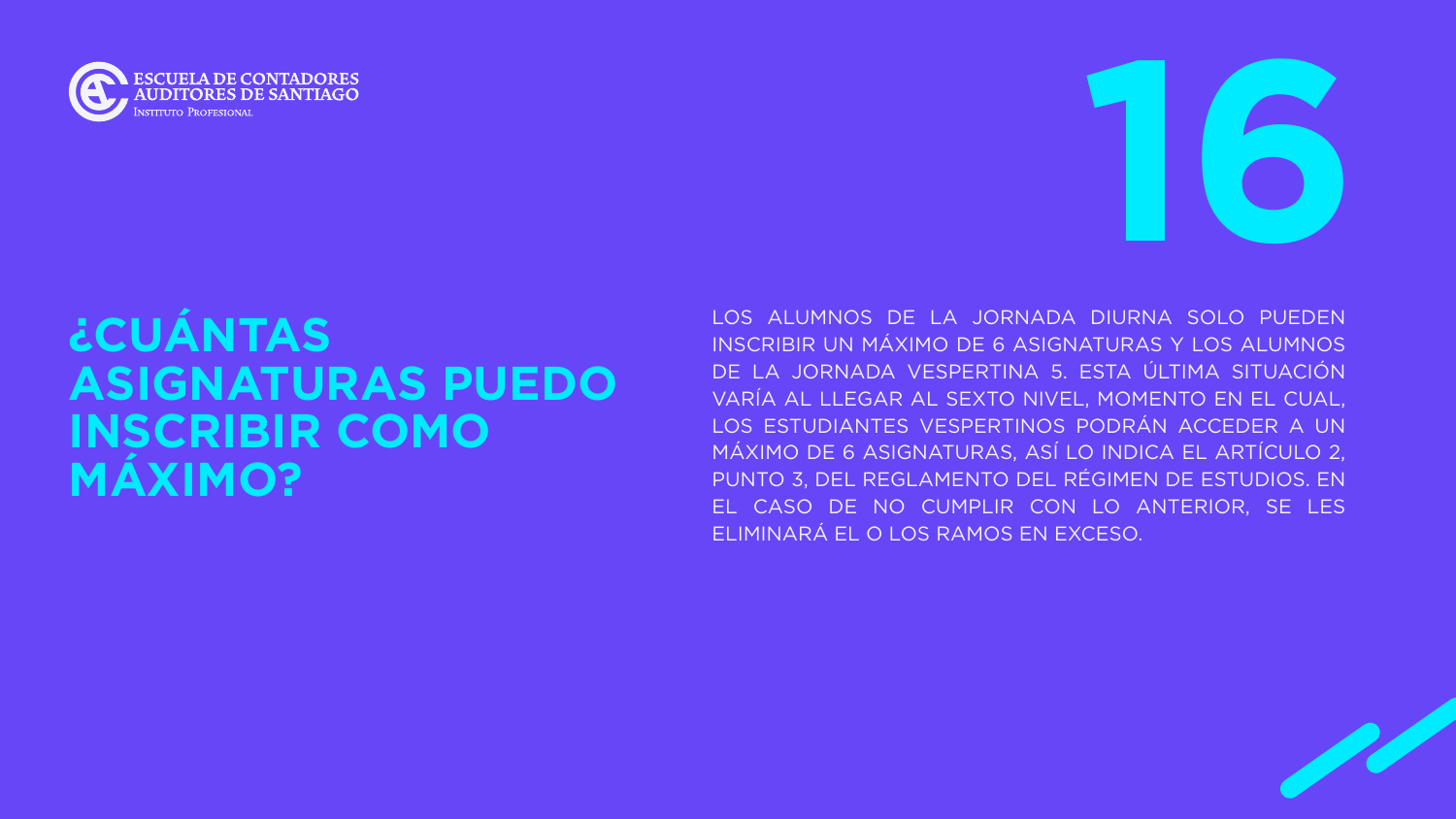



### **LLEVO ESTUDIANDO CINCO SEMESTRES EN JORNADA VESPERTINA Y MATEMÁTICA III ES MI ASIGNATURA MÁS ATRASADA. ¿POR QUÉ ME INDICAN QUE PERTENEZCO AL NIVEL III SI LLEVO 5 SEMESTRES?**

### EL NIVEL ACADÉMICO DEL ALUMNO SE DETERMINA A PARTIR ASIGNATURA "MÁS ATRASADA" EN SU MALLA CURRICULAR DEL PLAN ESTUDIO CORRESPONDIENTE.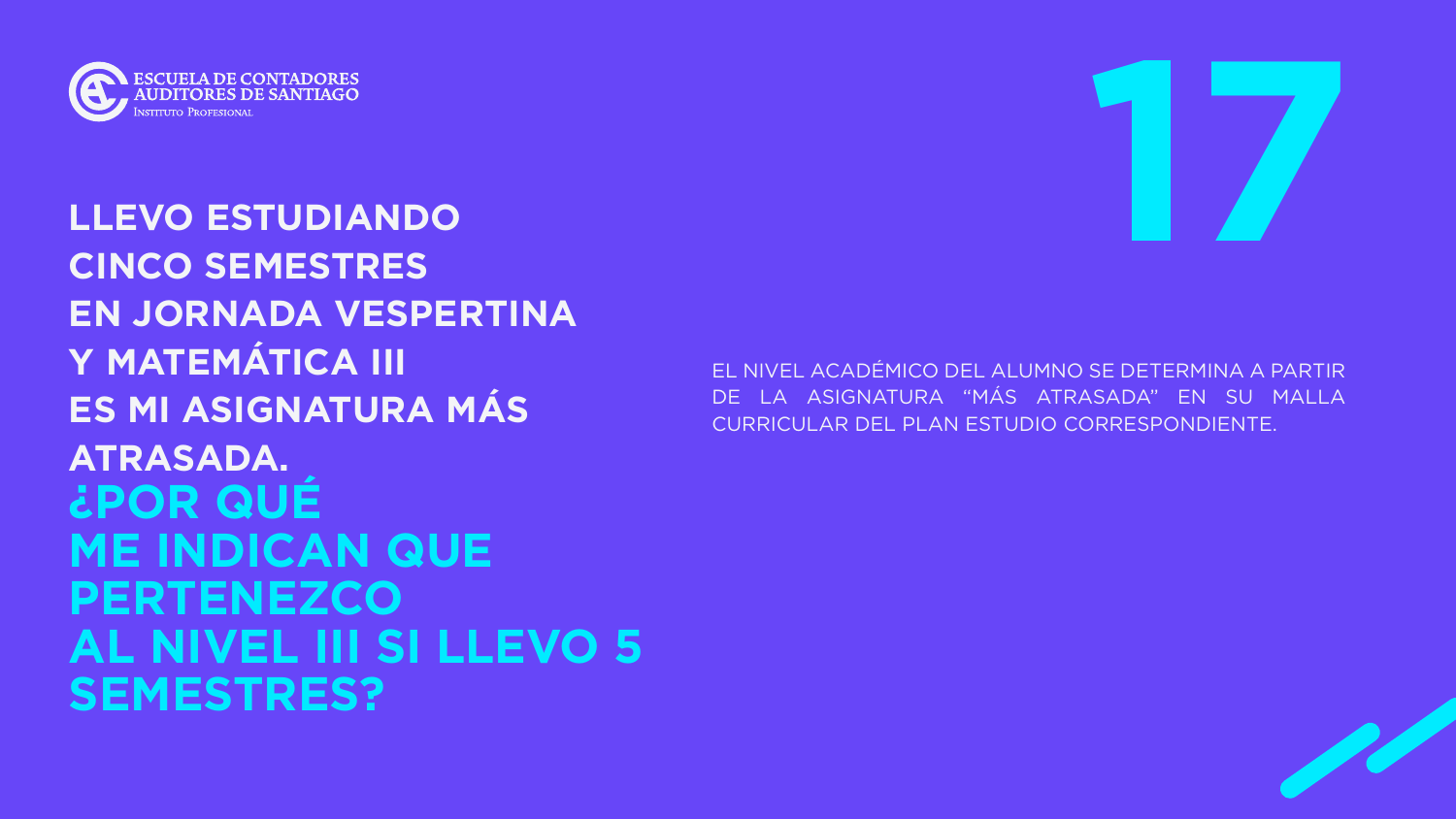

### **EN MI "TOMA DE RAMOS" SÓLO PUEDO INSCRIBIR 2 ASIGNATURAS Y EL SISTEMA NO PERMITE MÁS. ¿QUÉ PUEDO HACER?**

# **18**

LOS ALUMNOS NO PUEDEN INSCRIBIR ASIGNATURAS QUE SUPEREN LOS TRES SEMESTRES A CONTAR DEL NIVEL EN EL CUAL SE ENCUENTRE LA ASIGNATURA "MÁS ATRASADA". ASÍ LO INDICA EL ARTÍCULO 2, PUNTO 1, DEL REGLAMENTO DEL RÉGIMEN DE ESTUDIOS. SIN EMBARGO, PODRÁN, CUMPLIENDO CON LOS PRE-REQUISITOS, SOLICITAR ASIGNATURA COMO CASO ESPECIAL A TRAVÉS DEL PORTAL ALUMNO EN "TOMA DE RAMOS".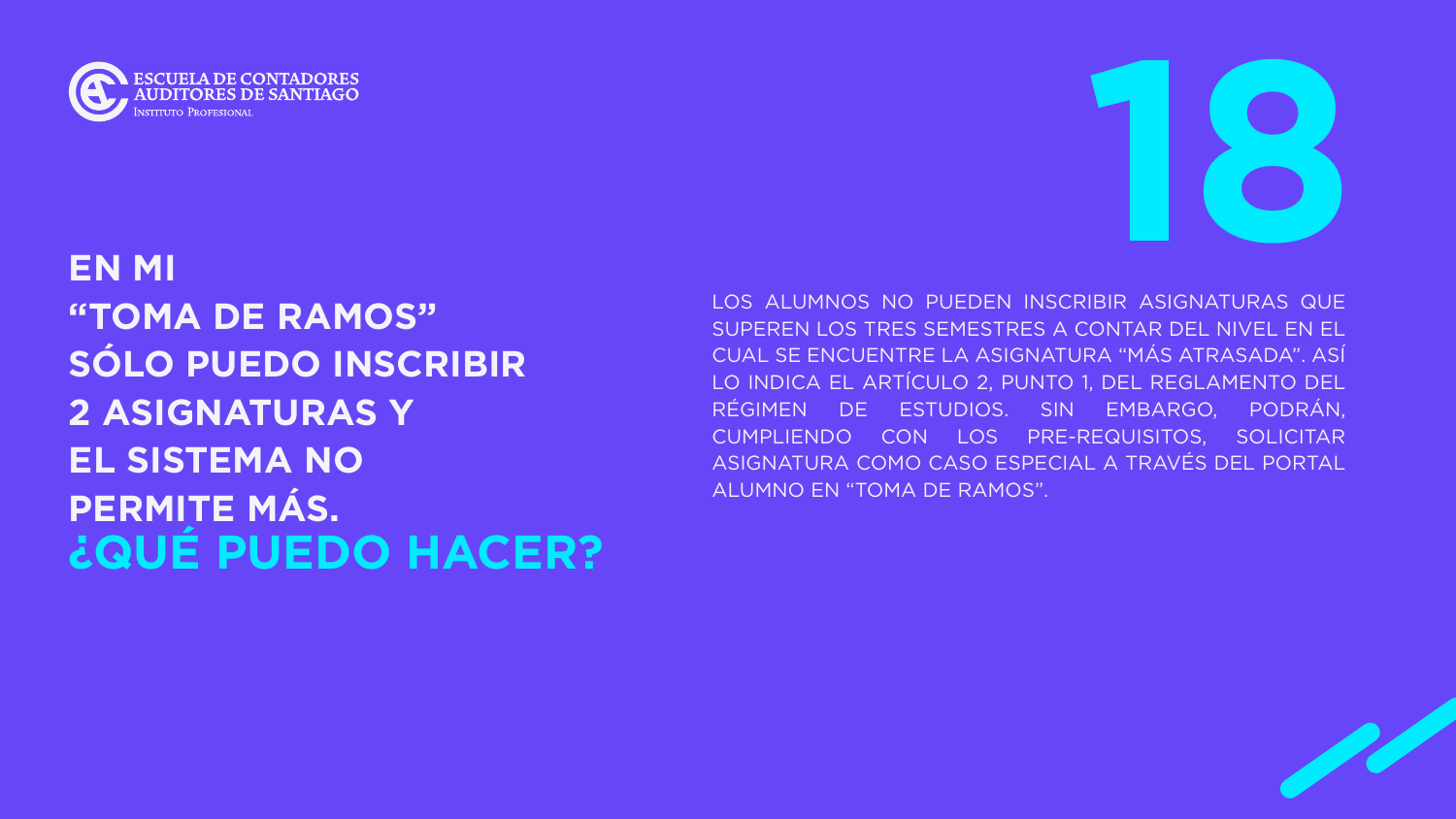



### **INGRESÉ EN EL AÑO 2011 CON EL PLAN DE ESTUDIO VIGENTE EN ESE MOMENTO. ME HE ATRASADO CON ALGUNAS ASIGNATURAS, ¿SIGNIFICA QUE ME HAN CAMBIADO DE PLAN DE ESTUDIO, AL MAS RECIENTE?**

NO, EL ALUMNO SE MANTIENE EN EL PLAN DE ESTUDIO VIGENTE AL MOMENTO DE SU INGRESO, ESTO ES, LA MALLA CURRICULAR SIGUE SIENDO LA CORRESPONDIENTE AL MOMENTO DE SU INCORPORACIÓN A LA INSTITUCIÓN.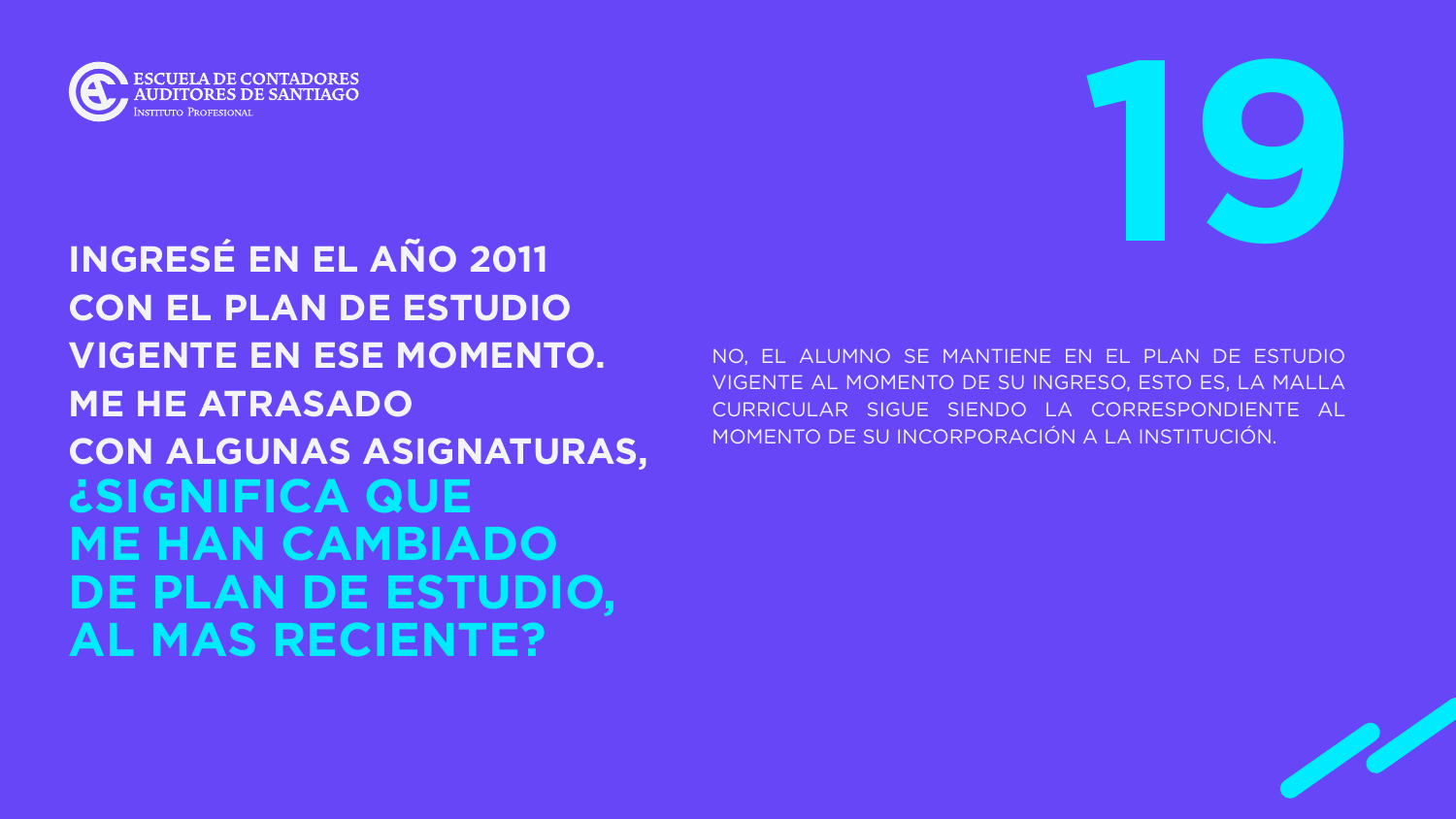



### **¿ES NECESARIO CONTESTAR LA EVALUACIÓN DOCENTE PARA REALIZAR LA INSCRIPCIÓN DE ASIGNATURA?**

SI, ES NECESARIO. LOS RESULTADOS DE DICHA EVALUACIÓN PERMITEN CONOCER TU PERCEPCIÓN ACERCA DEL DESEMPEÑO DEL DOCENTE. RECUERDA INGRESAR AL PORTAL DEL ALUMNO, ENCUESTA Y LUEGO EVALUACIÓN DOCENTE, TIENES TIEMPO HASTA EL 24 DE ENERO 2022.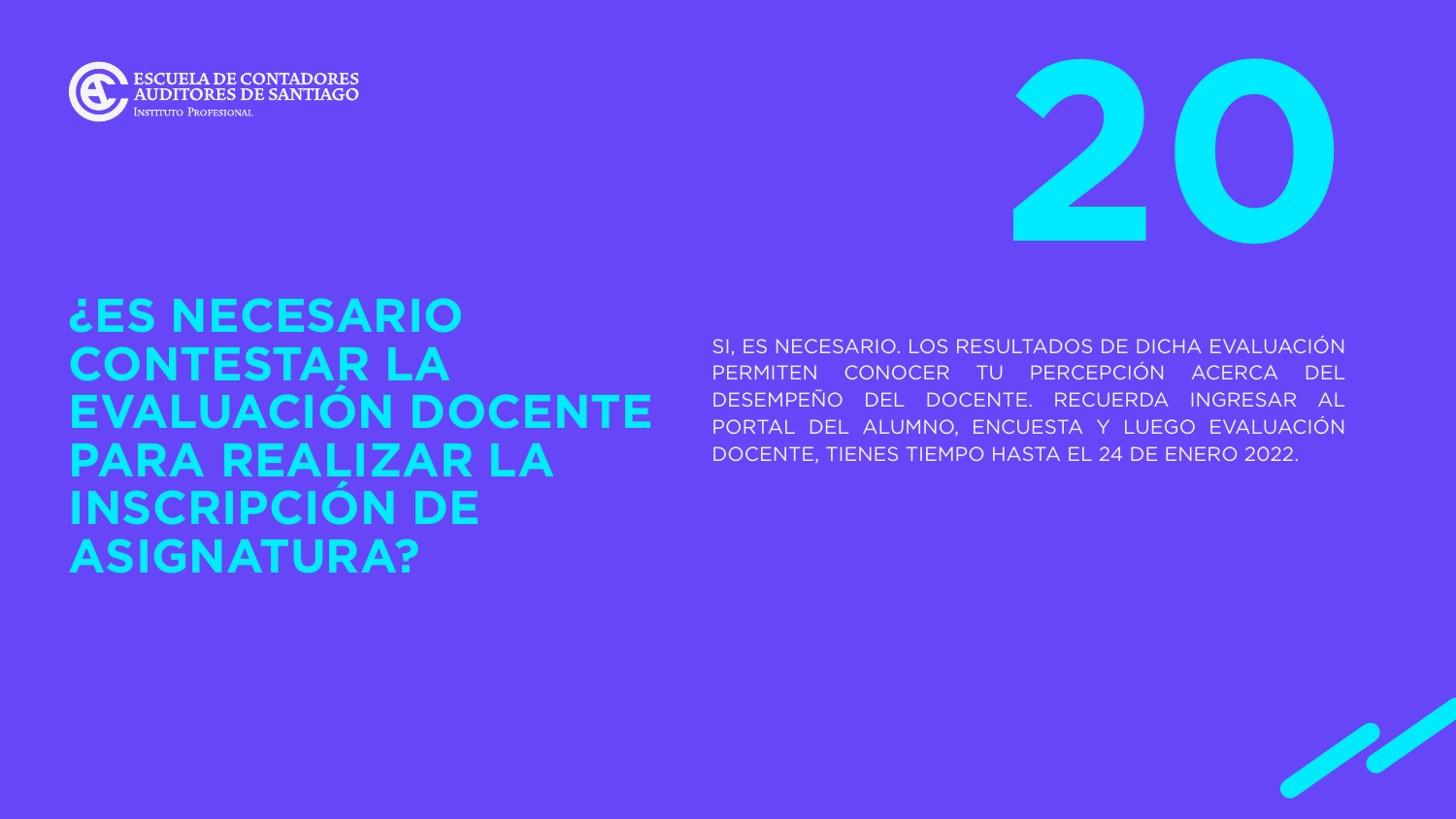



# **LA MALLA CURRICULAR DE TRANSICIÓN, ¿A QUIÉN LE CORRESPONDE?**

TODOS LOS ESTUDIANTES CUYO INGRESO A ECAS ES HASTA EL 2021 LE CORRESPONDE LA MALLA DE TRANSICIÓN EN LA CUAL SE INCORPORÓ EL SEMINARIO DE TÍTULO EN EL ÚLTIMO SEMESTRE DE LA CARRERA EN AMBAS JORNADAS.

LOS ALUMNOS QUE TENGAN DUDAS PUEDEN COMUNICARSE CON LAS COORDINADORAS DE LA INSTITUCIÓN, QUIENES LOS ORIENTARÁN AL RESPECTO.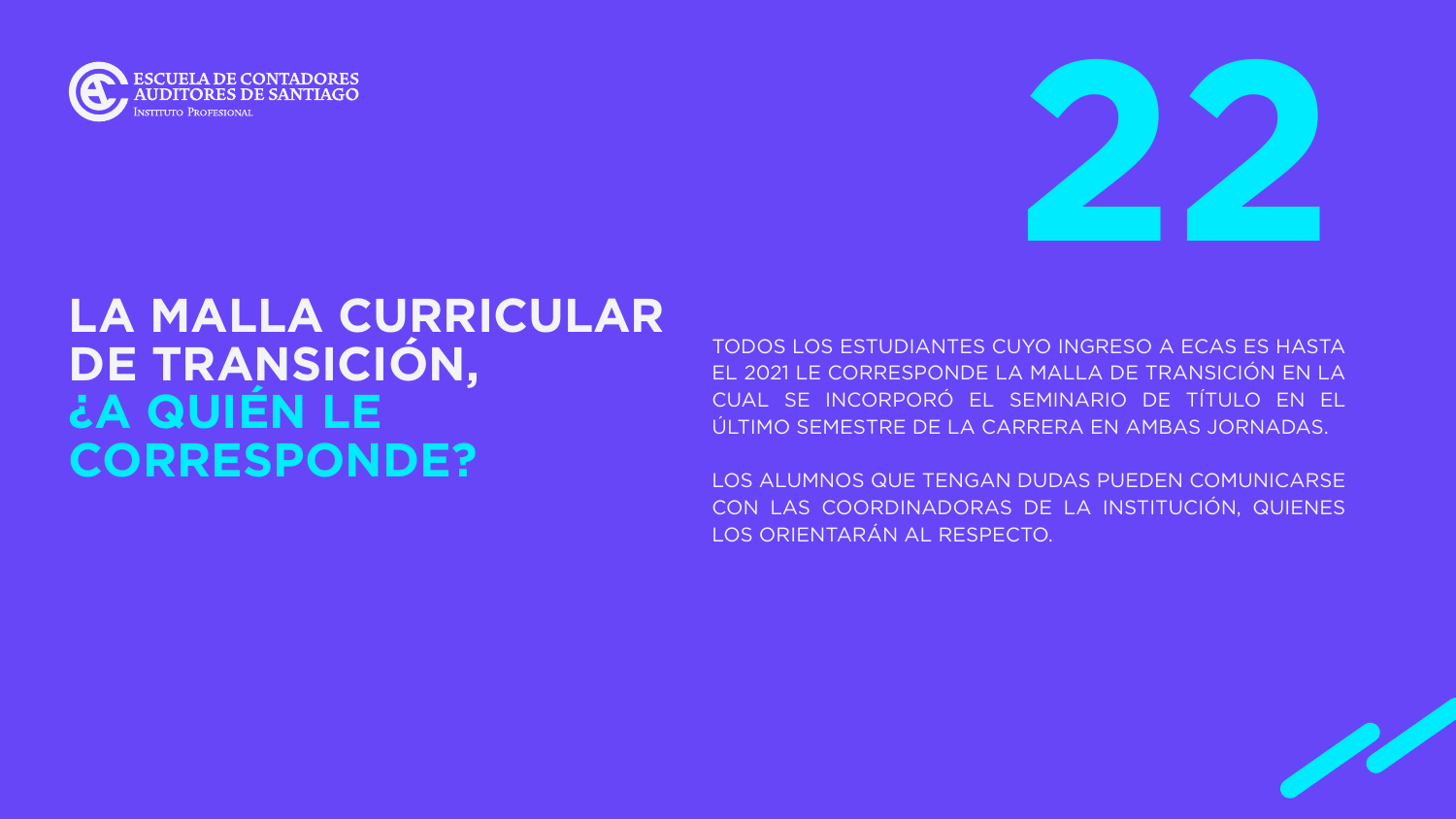



## **NECESITO INSCRIBIR EL SEMINARIO DE INTEGRACIÓN PROFESIONAL, ¿CUÁLES SON LOS REQUISITOS?**

PARA SOLICITAR LA INSCRIPCIÓN DEL SEMINARIO DE INTEGRACIÓN PROFESIONAL (SEMINARIO DE TÍTULO) SE INSCRIBE CON LAS ASIGNATURAS APROBADAS DE CONTROL DE GESTIÓN, COSTOS I, AUDITORÍA II, GESTIÓN DE OPERACIONES, FINANZAS II, TIA Y PLANIFICACIÓN TRIBUTARIA. ADEMÁS, DEBES HABER CURSADO O ESTAR CURSANDO COSTOS II, AUDITORÍA DE GESTIÓN, INGLÉS IV, ELECTIVO, AUDITORÍA III, FINANZAS III, AUDITORÍA INFORMÁTICA Y AUDITORÍA TRIBUTARIA.

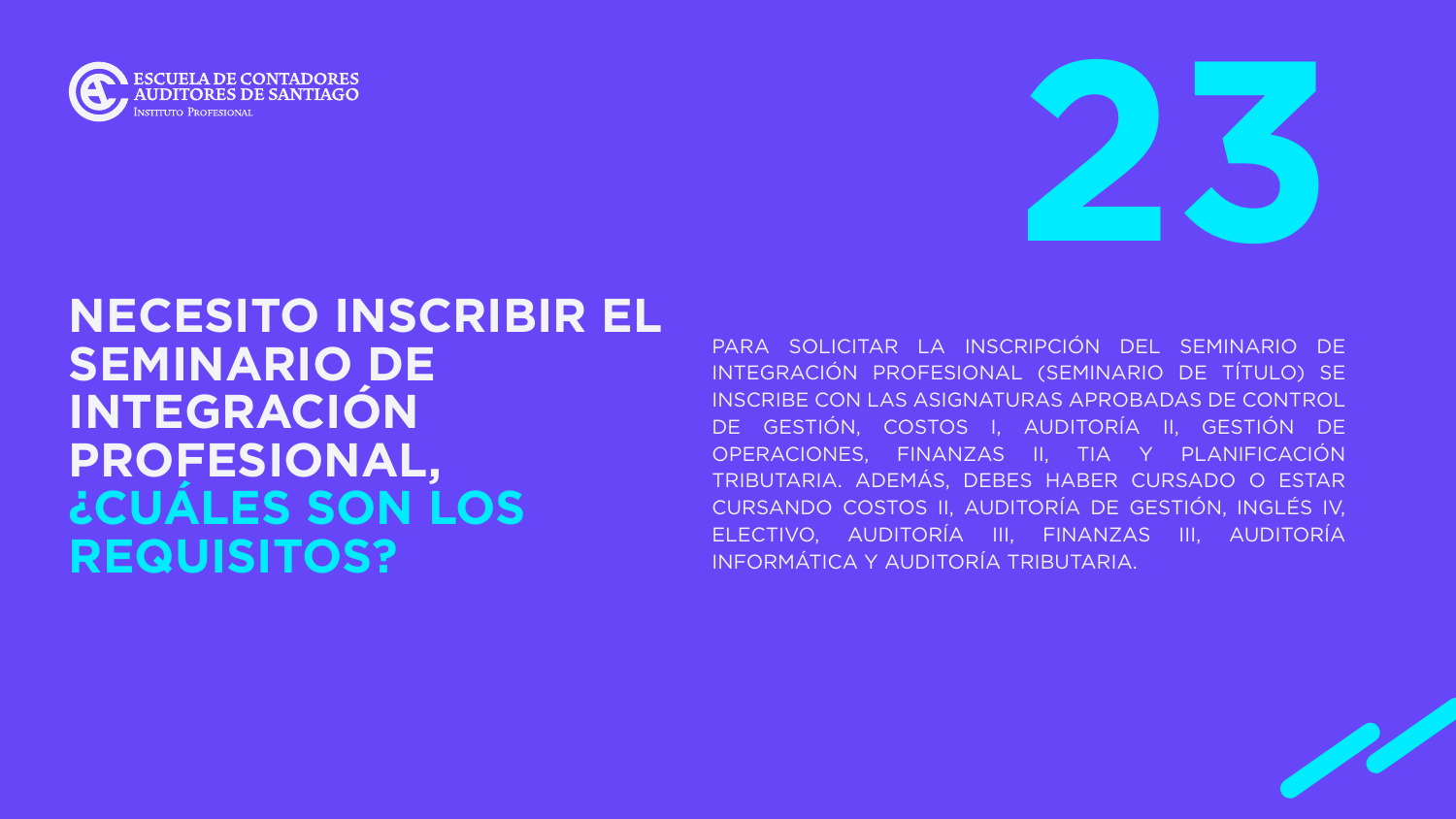



### **CUMPLO CON TODOS LOS REQUISITOS PARA INSCRIBIR EL SEMINARIO DE INTEGRACIÓN PROFESIONAL, ¿CÓMO PROCEDO?**

EN TU PAPELETA DIGITAL DE TU TOMA DE RAMOS, ESTARÁ REGISTRADO EL CURSO DE INTEGRACIÓN PROFESIONAL Y TAN SOLO DEBES INSCRIBIRLA PREVIA INSCRIPCIÓN DE TODAS LAS ASIGNATURAS QUE TE CORRESPONDEN POR NIVEL.

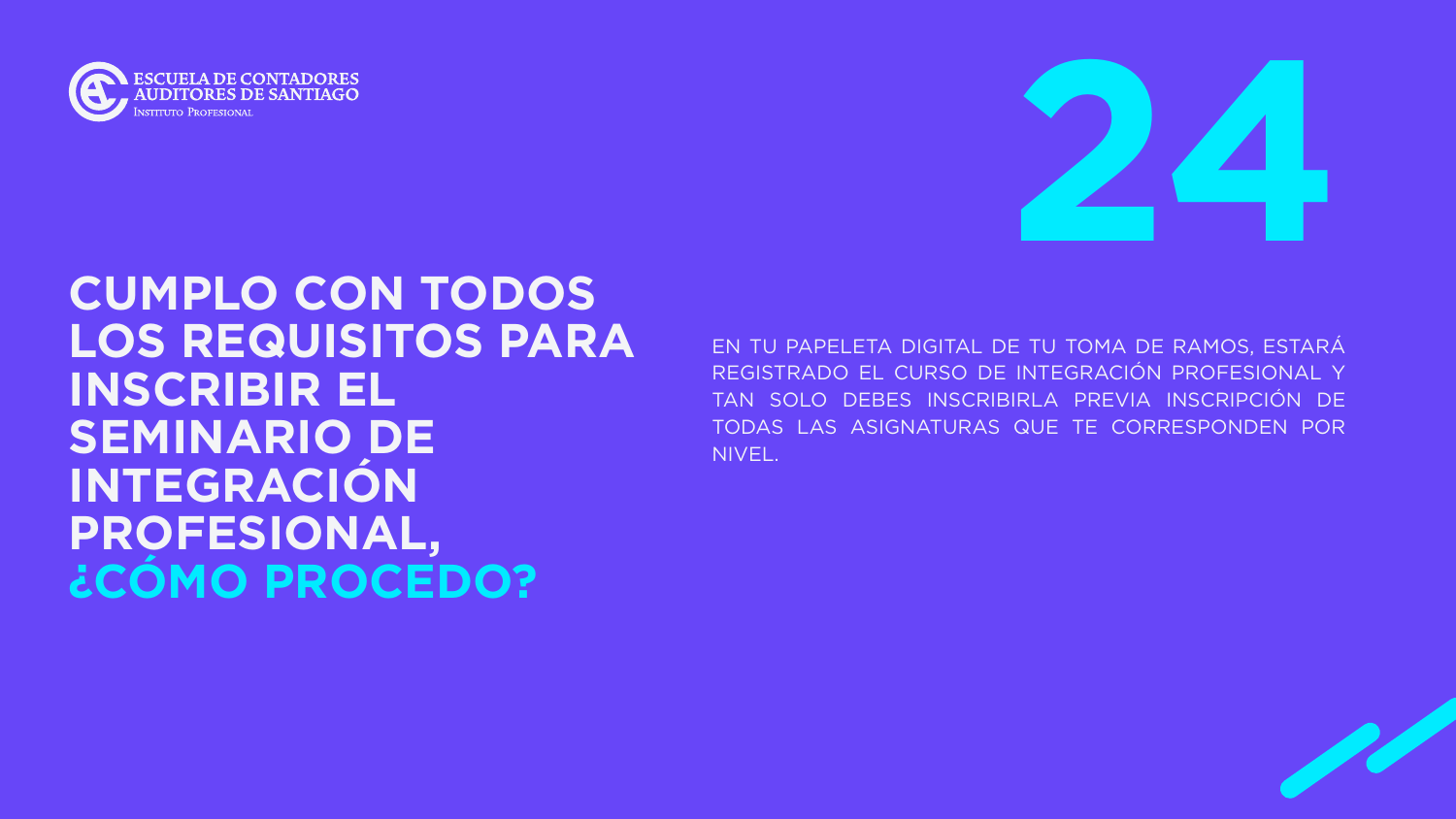TE RECORDAMOS QUE PUEDES CONTAR CON NUESTRO APOYO Y ORIENTACIÓN EN ESTE PROCESO, POR LO QUE LAS COORDINADORAS ESTARÁN ASESORANDO Y SUPERVISANDO EL ÓPTIMO DESARROLLO DEL PROCESO LOS DÍAS DESTINADOS PARA LA TOMA DE RAMOS.





CUALQUIER DUDA AL RESPECTO, POR FAVOR CONTACTARSE CON *COORDINACION@ECAS.CL*



**NSTITUTO PROFESIONAL**